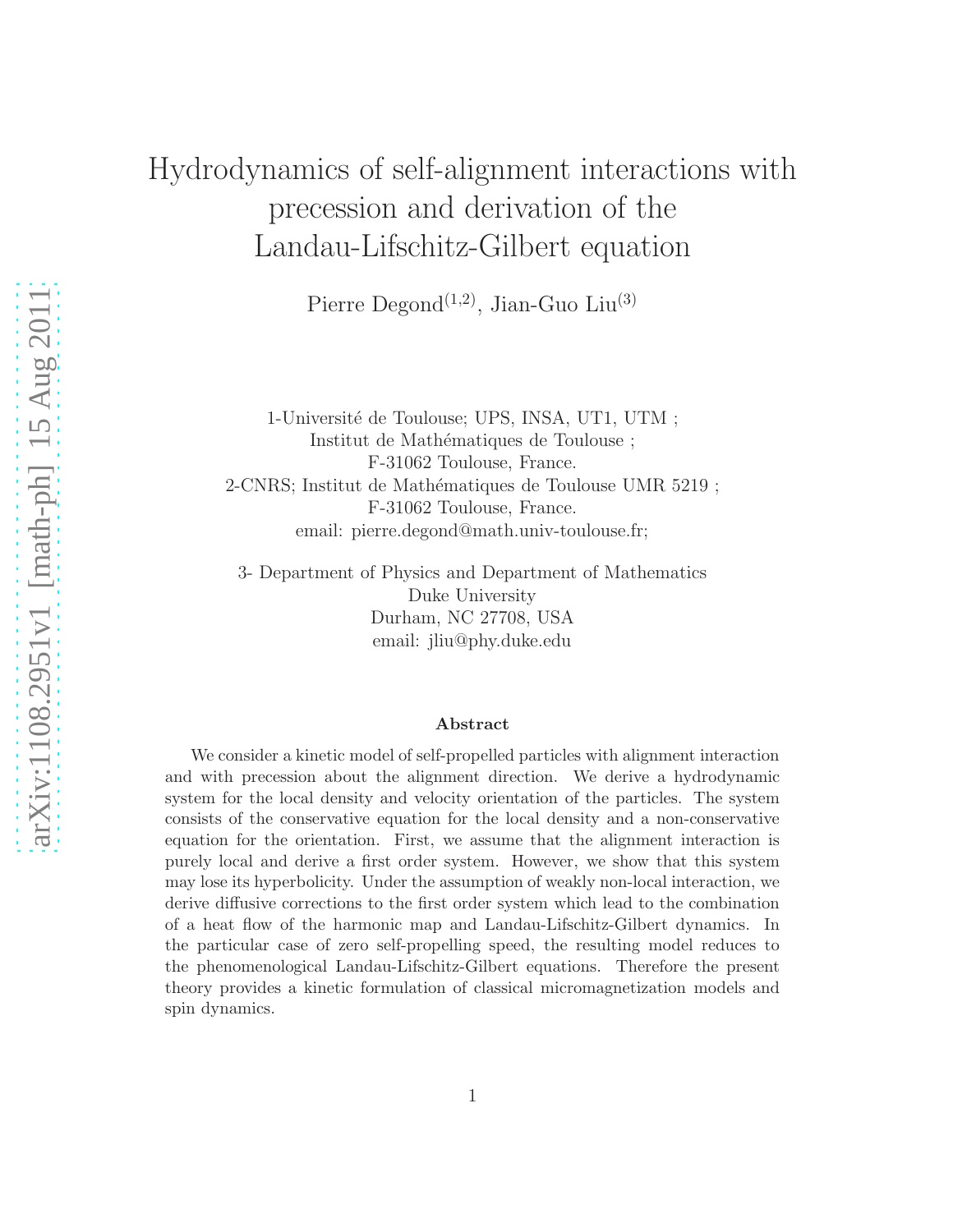Acknowledgements: The authors wish to acknowledge the hospitality of Mathematical Sciences Center and Mathematics Department of Tsinghua University where this research was performed. The research of J.-G. L. was partially supported by NSF grant DMS 10- 11738.

Key words: Self-propelled particles, alignment dynamics, precession, hydrodynamic limit, hyperbolicity, diffusion correction, weakly non-local interaction, Landau-Lifschitz-Gilbert, spin dynamics

AMS Subject classification: 35L60, 35K55, 35Q80, 82C05, 82C22, 82C70, 92D50.

## 1 Introduction

The setting of this paper is the same as in [\[10\]](#page-16-0) and considers a kinetic model of selfpropelled particles in three dimensions and its hydrodynamic limit. The particles are supposed to move with the same constant speed and their velocity orientation (which are vectors of the two-dimensional sphere  $\mathbb{S}^2$  tend to align to the local average orientation, with some noise. This model has been proposed as a kinetic formulation of the Vicsek particle model [\[28\]](#page-17-0). In this paper, we investigate how the addition of a precession force around the local average orientation modifies the resulting kinetic and hydrodynamic models.

The derivation of the hydrodynamic model proceeds like in [\[10\]](#page-16-0) and relies on both the determination of local equilibria in the form of Von-Mises-Fischer (VMF) distributions and on the new concept of 'Generalized Collision Invariants' (GCI) which allows for a non-conservative closure. In the present paper, we show that the VMF equilibria are still equilibrium states of the system with precession and we extend the derivation of the GCI's to this system. As in [\[10\]](#page-16-0), the resulting hydrodynamics (later on referred to as hydrodynamic model for self-alignment with precession) consists of a conservation law for the density and a non-conservative equation for the velocity orientation. By contrast to [\[10\]](#page-16-0), the velocity orientation equation contains an additional term which accounts for the influence of the precession force and which results in the loss of hyperbolicity of the model as soon as the precession force is non-zero. This loss of hyperbolicity occurs when waves propagate in the same direction as that of the average velocity direction.

In order to stabilize the model, we introduce a weak non-locality in the alignment interaction: the local average which determines the alignment direction is now taken over a certain spatial extension around the particle. If the spatial extension of this local average is scaled like the square root of the alignment mean free path  $\varepsilon$ , then, the alignment direction possesses a small correction of order  $\varepsilon$  to the local average direction. This correction involves the Laplacian of the velocity orientation and results in diffusion terms in the macroscopic equation. Due to the precession force, this diffusion term has two contribution: the first one corresponds to the heat flow for harmonic maps ; the second one is in the form of a Landau-Lifschitz-Gilbert term. In the particular case of zero speed, the resulting model reduces to the phenomenological Landau-Lifschitz-Gilbert equations.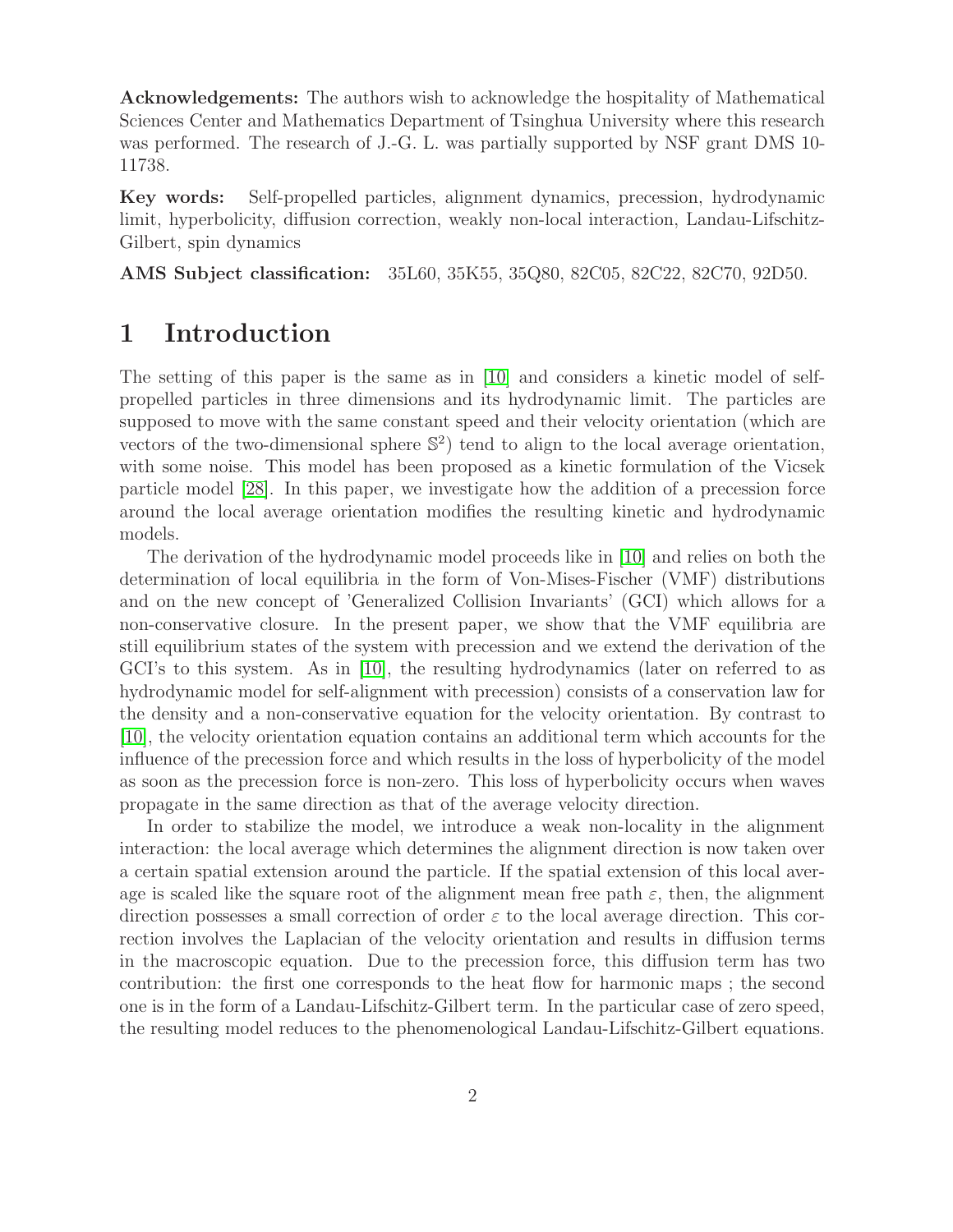Therefore the present theory provides a kinetic formulation of classical micromagnetization models and spin dynamics [\[4\]](#page-15-0).

In the non-local alignment interaction, we also include a small (of order  $\varepsilon$ ) repulsive force which, in the macroscopic model, gives riseto both an additional pressure force and a pressure precession term.

The Vicsek model [\[28\]](#page-17-0) has been proposed as a model for the interaction of individuals among animal societies such as fish schools, bird flocks, herds of mammalians, etc (see also [\[1,](#page-15-1) [2,](#page-15-2) [8,](#page-16-1) [17\]](#page-16-2)). It is a particle model (or 'Individual-Based Model' or 'Agent-Based model') which consists in an Ordinary Differential Equation system for the particle positions and velocities. As the number of particles increases, its computational cost increases more than linearly and becomes prohibitive for large particle numbers. The Vicsek model is set up in a time-discrete framework. A time-continuous version of the Vicsek model has been proposed in [\[10\]](#page-16-0) and a kinetic model has been deduced from it on formal grounds. The rigorous derivation of this kinetic model has been performed in [\[3\]](#page-15-3). In the present paper, we will directly start from the kinetic level.

For the modeling of systems consisting of a large number of individuals, it is more efficient to use hydrodynamic models, which describe the system by macroscopic averages. Many such models exist [\[7,](#page-16-3) [14,](#page-16-4) [20,](#page-16-5) [21,](#page-17-1) [26,](#page-17-2) [27\]](#page-17-3) but few of them are rigorously derived from particle or kinetic dynamics. The first rigorous derivation of the hydrodynamic limit of the Vicsek model is done in [\[10\]](#page-16-0) (earlier phenomenological derivations can be found in [\[18,](#page-16-6) [24,](#page-17-4) [25\]](#page-17-5) but do not lead to the same model). The resulting hydrodynamic model has also been found in the hydrodynamics of the so-called Persistent Turning Walker model [\[11\]](#page-16-7) of fish behavior, where particles interact through curvature control. Diffusive corrections to the hydrodynamic model have also been computed in [\[12\]](#page-16-8) through a Chapman-Enskog expansion up to the second order. Other macroscopic models of swarming particle systems derived from kinetic theory can be found e.g. in [\[5,](#page-15-4) [6\]](#page-16-9). In particular, variants of the kinetic model of [\[10\]](#page-16-0) and its hydrodynamics have been proposed. In [\[15\]](#page-16-10), the influence of a vision angle and dependency of the alignement frequency upon the local density has been investigated. In [\[16,](#page-16-11) [9\]](#page-16-12), the modification of the normalization constant of the alignment force results in phase transitions from disordered to ordered equilibria as the density increases and reaches a threshold. In the spatially homogeneous case, these phase transition models are analogs of the Doi-Onsager [\[13,](#page-16-13) [22\]](#page-17-6) and Maier-Saupe [\[19\]](#page-16-14) models for phase transition in polymers. This makes a strong difference in the resulting macroscopic models as compared with the ones we are presenting here.

The organization of the paper is as follows. In section [2,](#page-3-0) we set up the kinetic model and discuss the equilibria and GCI's. In section [3,](#page-6-0) the hydrodynamic limit is established. The hyperbolicity of the resulting model is investigated in section [4.](#page-9-0) Then, the weakly non-local model is derived in section [5.](#page-11-0) Finally, a conclusion is drawn at section [6.](#page-15-5)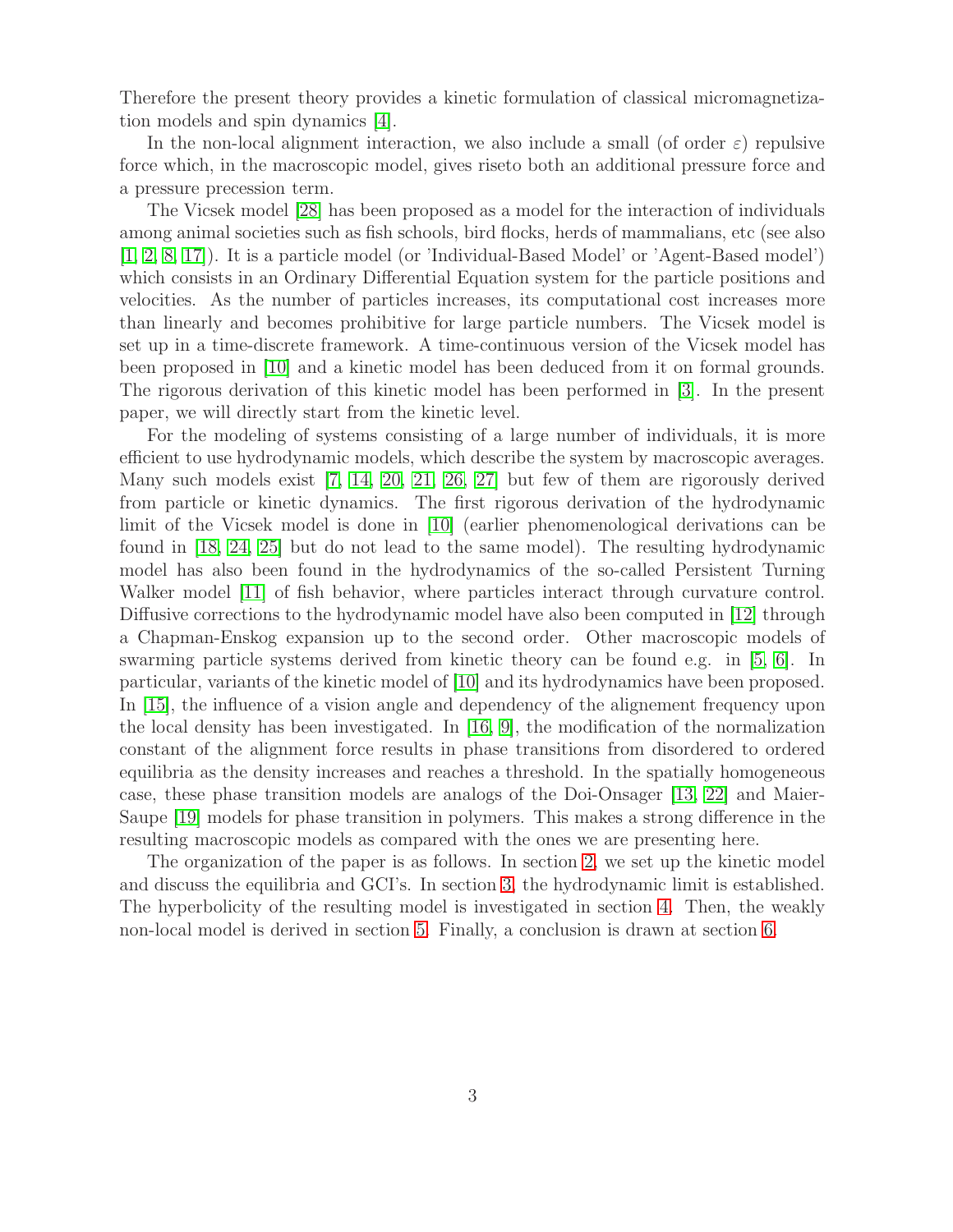## <span id="page-3-0"></span>2 Setting of the problem and preliminaries

#### 2.1 The kinetic model

The starting point is the following kinetic model for a distribution function  $f(x, v, t)$ , where  $x \in \mathbb{R}^3$ ,  $v \in \mathbb{S}^2$ ,  $t \geq 0$ :

<span id="page-3-1"></span>
$$
f_t^{\varepsilon} + cv \cdot \nabla_x f^{\varepsilon} = \frac{1}{\varepsilon} \nabla_v \cdot \left[ -(P_{v^{\perp}} \Omega_{f^{\varepsilon}}) f^{\varepsilon} + d \nabla_v f^{\varepsilon} + \alpha (\Omega_{f^{\varepsilon}} \times v) f^{\varepsilon} \right]
$$
  
:=  $\frac{1}{\varepsilon} Q(f^{\varepsilon})$   
:=  $\frac{1}{\varepsilon} (Q_0(f^{\varepsilon}) + R(f^{\varepsilon})),$  (2.1)

where

$$
Q_0(f) = \nabla_v \cdot \left[ -(P_{v^{\perp}} \Omega_f) f + d \nabla_v f \right],
$$
  
\n
$$
R(f) = \alpha \nabla_v \cdot \left[ (\Omega_f \times v) f \right].
$$

 $Q_0(f)$  is the operator studied in [\[10\]](#page-16-0).  $R(f)$  is the precession operator about an axis which is that of the average particle velocity.  $c \geq 0$  is the speed of the self-propelled particles. We let  $P_{v^{\perp}} = \text{Id} - v \otimes v$  be the projection operator onto the plane normal to v and

$$
\rho_f = \int_{\mathbb{S}^2} f(v) dv, \quad \Omega_f = \frac{\int_{\mathbb{S}^2} f(v) v dv}{|\int_{\mathbb{S}^2} f(v) v dv|},
$$

the density and mean velocity direction associated to  $f$ . We define the equilibria (Von-Mises-Fischer distribution):

$$
F_{\Omega} = \frac{\exp(\beta v \cdot \Omega)}{\int_{\mathbb{S}^2} \exp(\beta v \cdot \Omega) dv},
$$

with  $\beta = 1/d$ . We note the compatibility relation:

$$
\rho_{\rho F_{\Omega}} = \rho, \quad \Omega_{\rho F_{\Omega}} = \Omega.
$$

We define

$$
M_f = \rho_f F_{\Omega_f},
$$

the equilibrium distribution associated to  $f$ .

#### 2.2 Equilibria

<span id="page-3-2"></span>In this section, we investigate the solutions of the equation  $Q(f) = 0$ , which are the so-called local equilibria of the kinetic model.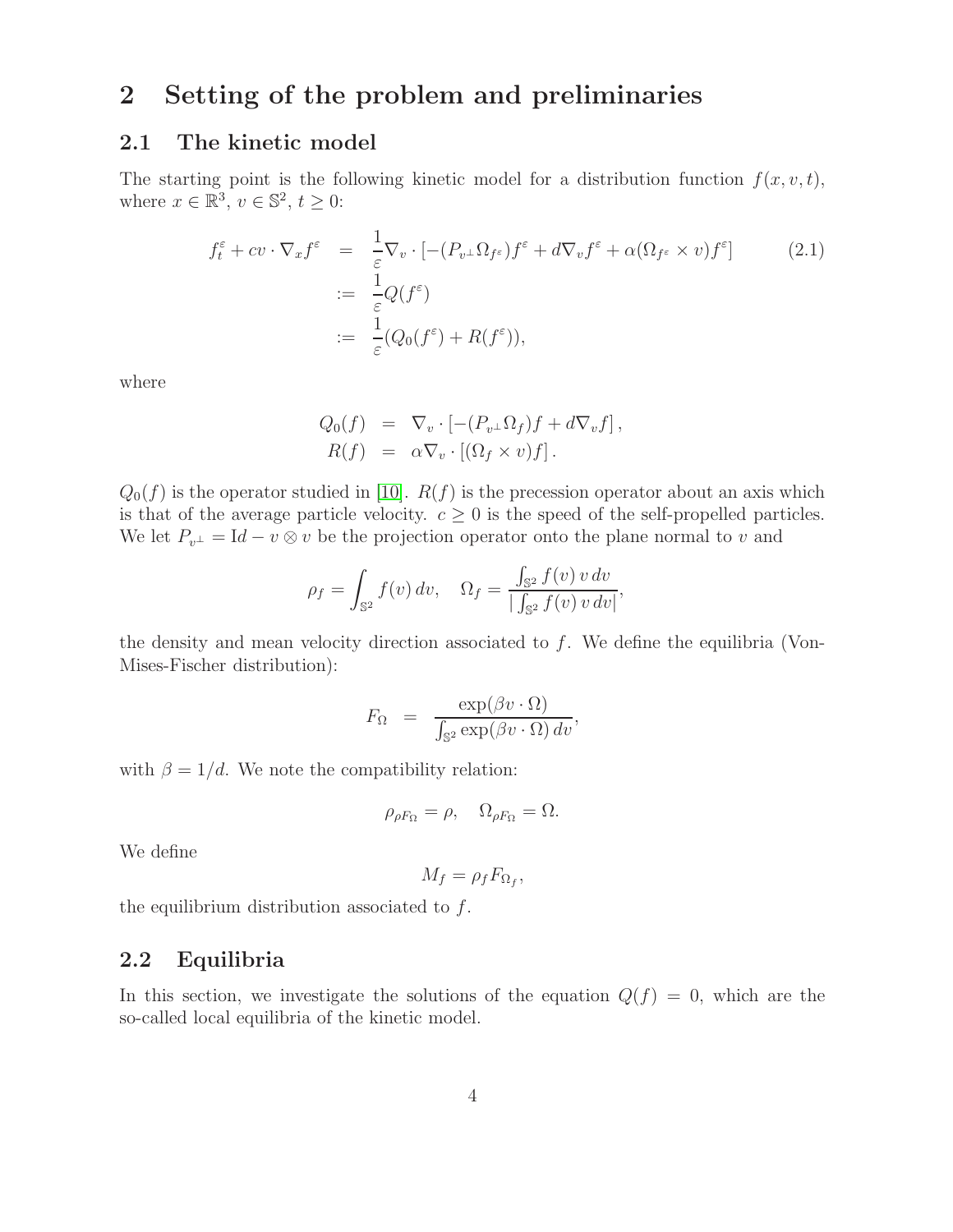Proposition 2.1 We have:

$$
Q(f) = 0 \Longleftrightarrow \exists \rho \ge 0, \exists \Omega \in \mathbb{S}^2
$$
, such that  $f = \rho F_{\Omega}$ .

Proof: We note the following properties:

$$
\int_{\mathbb{S}^2} Q_0(f) \frac{f}{M_f} dv = -d \int_{\mathbb{S}^2} \left| \nabla_v \left( \frac{f}{M_f} \right) \right|^2 M_f dv \le 0,
$$
  

$$
\int_{\mathbb{S}^2} R(f) \frac{f}{M_f} dv = -\alpha \int_{\mathbb{S}^2} (\Omega_f \times v) \cdot \left[ \frac{\nabla_v f}{M_f} - (P_{v^{\perp}} \Omega_f) \frac{f}{M_f} \right] f(v) dv = 0.
$$

The first line is proved in [\[10\]](#page-16-0). To prove the second line, we remark that  $\nabla_v M_f =$  $\beta P_{v^{\perp}} \omega M_f$ ,  $(\Omega_f \times v) \cdot (P_{v^{\perp}} \Omega_f) = 0$  and that the first term can be written as

$$
-\frac{\alpha^2}{2} \int_{\mathbb{S}^2} \nabla_v \left[ (\Omega_f \times v) \frac{f^2}{M_f} \right] dv = 0.
$$

Then, if  $Q(f) = 0$ , we have

$$
0 = \int_{\mathbb{S}^2} Q(f) \frac{f}{M_f} dv = -d \int_{\mathbb{S}^2} \left| \nabla_v \left( \frac{f}{M_f} \right) \right|^2 M_f dv.
$$

This implies that  $\frac{f}{M_f}$  is a constant, and that therefore, f is of the form  $\rho F_\Omega$  for a given  $\rho \geq 0, \Omega \in \mathbb{S}^2$ . Conversely, by the compatibility relation, it is obvious that  $f = \rho F_{\Omega}$ satisfies  $Q(f) = 0$ . П

Remark 2.1 We comment on the connection between this model and rod like polymers. In the case of rod-like polymers, the interaction operator is written

$$
\nabla_v \cdot [(-\nabla_v \phi + w \times v)f + d\nabla_v f],
$$

where  $\phi(v)$  is a potential and w is the precession direction. In general, finding equilibria for polymer models is difficult [\[23\]](#page-17-7). Here, we deal with the special case where  $\phi(v) = -v \cdot w$ which makes this computation possible. In general, the computation is possible if the level curves of  $\phi$  are invariant under precession rotation.

#### 2.3 Generalized Collisions Invariants

We recall the definition of a Generalized Collision invariant (GCI) (see [\[10\]](#page-16-0)). First, we define the collision operator

$$
\mathbb{Q}(f,\Omega) = \nabla_v \cdot \left[ -(P_{v^{\perp}}\Omega)f + d\nabla_v f + \alpha(\Omega \times v)f \right],
$$

<span id="page-4-0"></span>where now  $\Omega \in \mathbb{S}^2$  is not necessarily equal to  $\Omega_f$ . For given  $\Omega$ ,  $\mathbb{Q}(\cdot, \Omega)$  is a linear operator and we will also consider its formal adjoint  $\mathbb{Q}^*(\cdot, \Omega)$ . Then, we have the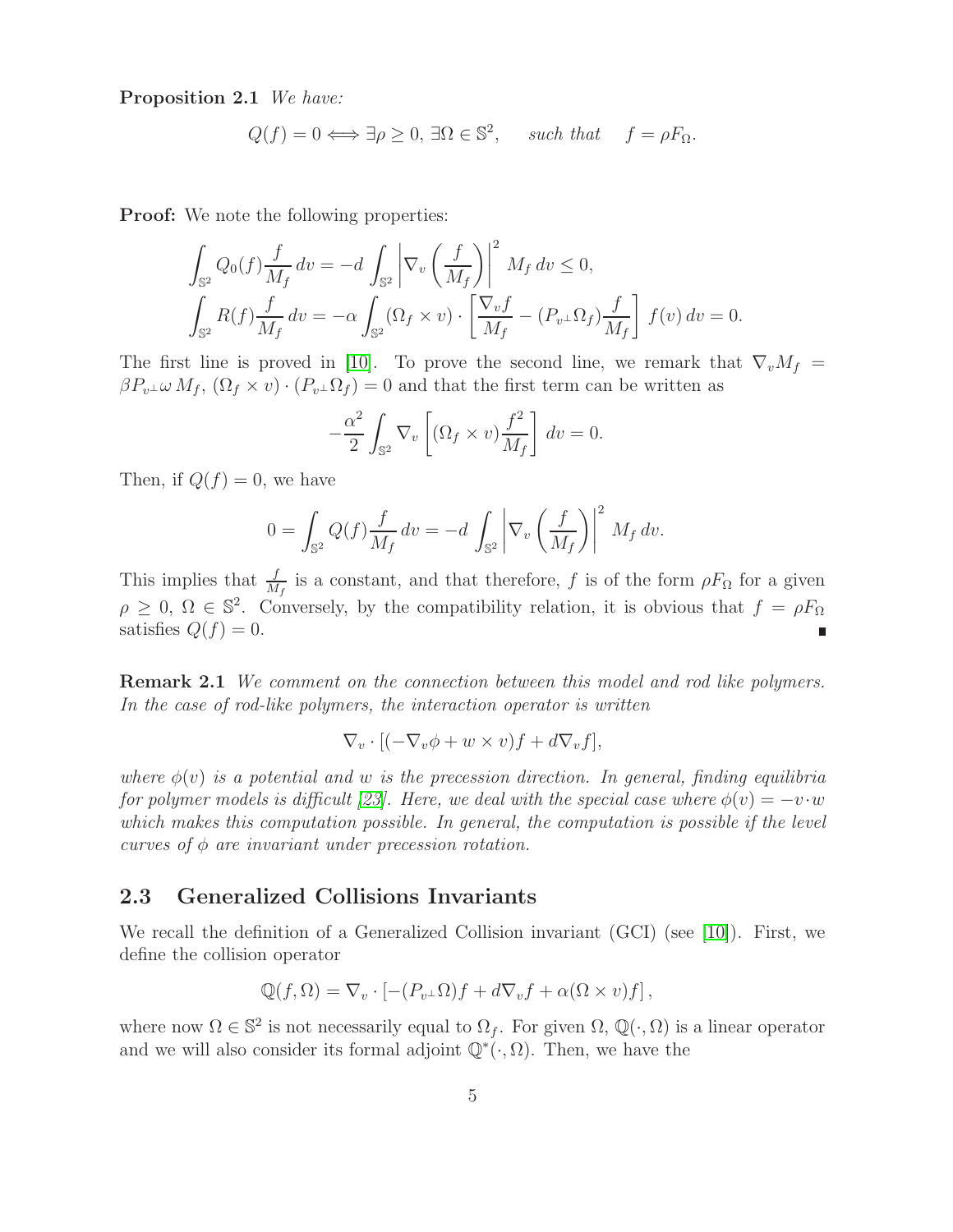**Definition 2.2** For given  $\Omega \in \mathbb{S}^2$ , a function  $\psi_{\Omega}(v)$  is said to be a GCI associated to  $\Omega$ iff the following property holds:

$$
\int_{\mathbb{S}^2} \mathbb{Q}(f, \Omega) \psi_{\Omega} dv = 0, \qquad \forall f \quad such \, that \quad \Omega_f = \pm \Omega.
$$

We note that the condition  $\Omega_f = \pm \Omega$  is a linear condition on f which can equivalently be written  $A \cdot \int_{\mathbb{S}^2} f(v) v dv = 0$ , for all vectors A such that  $A \cdot \Omega = 0$ . On the other hand, we have

$$
\int_{\mathbb{S}^2} \mathbb{Q}(f,\Omega) \,\psi_{\Omega} \, dv = \int_{\mathbb{S}^2} \mathbb{Q}^*(\psi_{\Omega},\Omega) \, f \, dv.
$$

Therefore, that  $\psi_{\Omega}$  is a GCI is equivalent to

$$
\exists A \in \mathbb{R}^3 \quad \text{such that} \quad A \cdot \Omega = 0 \quad \text{and} \quad \mathbb{Q}^*(\psi_\Omega, \Omega) = A \cdot v,
$$

or

$$
(P_{v^{\perp}}\Omega) \cdot \nabla_v \psi_{\Omega} + d\Delta_v \psi_{\Omega} - \alpha(\Omega \times v) \cdot \nabla_v \psi_{\Omega} = A \cdot v.
$$

In spherical coordinates (with polar axis  $\Omega$ , latitude  $\theta \in [0, \pi]$  and longitude  $\varphi \in [0, 2\pi]$ ), this equation is written (dropping the index  $\Omega$ ):

<span id="page-5-0"></span>
$$
-\sin\theta\,\partial_{\theta}\psi + d\left[\frac{1}{\sin\theta}\partial_{\theta}(\sin\theta\,\partial_{\theta}\psi) + \frac{1}{\sin^2\theta}\partial_{\varphi}^2\psi\right] - \alpha\sin\theta\,\partial_{\varphi}\psi =
$$
  
=  $A_1\sin\theta\,\cos\varphi + A_2\sin\theta\,\sin\varphi,$  (2.2)

where  $A = (A_1, A_2, 0)$  are the coordinates of A, in a ortho-normal coordinate basis  $(e_1, e_2, \Omega).$ 

**Proposition 2.3** The set  $C_{\Omega}$  of the GCI's associated to  $\Omega$  is a vector space of dimension 3 spanned by  $\{1, \psi^{(1)}, \psi^{(2)}\}$ , where  $\psi^{(k)}$  is associated to  $A = e_k$ , for  $k = 1, 2$ . Furthermore,

$$
\psi^{(k)}(\theta,\varphi) = \psi_1^{(k)}(\theta)\cos\varphi + \psi_2^{(k)}(\theta)\sin\varphi, \quad k = 1, 2,
$$

and

$$
\psi_1^{(2)} = -\psi_2^{(1)}, \quad \psi_2^{(2)} = \psi_1^{(1)}.
$$

Finally,  $(\psi_1^{(1)})$  $\mathcal{L}_1^{(1)}, \psi_2^{(1)}$  satisfies the following elliptic system:

<span id="page-5-1"></span>
$$
-\sin\theta\,\partial_{\theta}\psi_1^{(1)} + d\left[\frac{1}{\sin\theta}\partial_{\theta}(\sin\theta\,\partial_{\theta}\psi_1^{(1)}) - \frac{1}{\sin^2\theta}\psi_1^{(1)}\right] - \alpha\sin\theta\,\psi_2^{(1)} = \sin\theta,\qquad(2.3)
$$

$$
-\sin\theta\,\partial_{\theta}\psi_2^{(1)} + d\left[\frac{1}{\sin\theta}\partial_{\theta}(\sin\theta\,\partial_{\theta}\psi_2^{(1)}) - \frac{1}{\sin^2\theta}\psi_2^{(1)}\right] + \alpha\sin\theta\,\psi_1^{(1)} = 0.\tag{2.4}
$$

 $(\psi_1^{(2)}$  $\mathcal{L}_1^{(2)}, \psi_2^{(2)}$  satisfies the same system with right hand sides 0 and  $\sin \theta$  for the first and second equation respectively. The elliptic system has a unique zero-average solution, which defines  $\psi^{(k)}$  uniquely.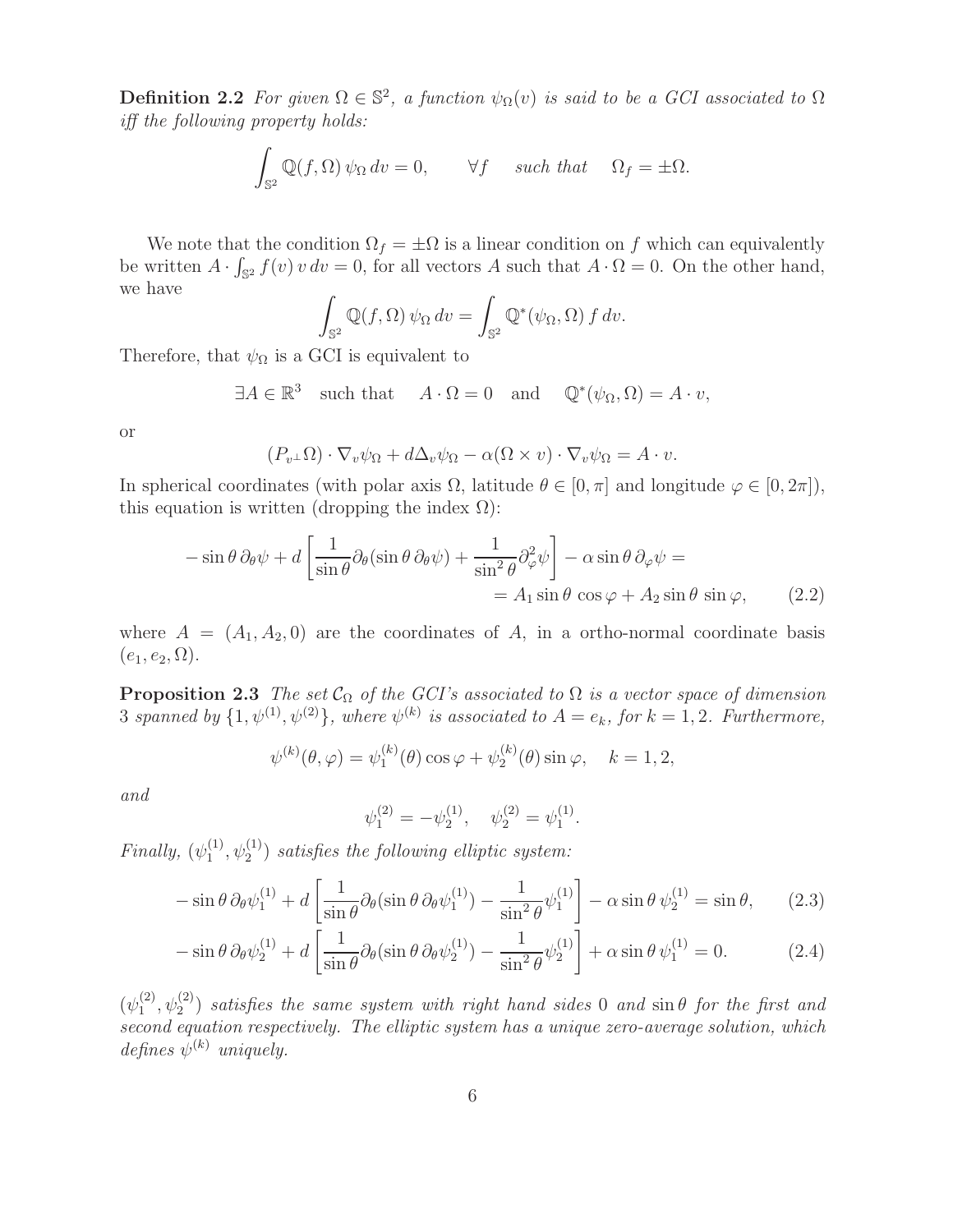Proof: The reduction of  $(2.2)$  to  $(2.3)$ ,  $(2.4)$  follows from using Fourier transform in the  $\varphi$  variable. To solve this system, we construct the complex-valued function  $\tilde{\psi}^{(k)}(\theta) =$  $\psi_1^{(k)}$  $1^{(k)}_1(\theta) + i\psi_2^{(k)}(\theta)$ .  $\tilde{\psi}^{(1)}$  satisfies the complex-valued elliptic problem:

$$
-\sin\theta\,\partial_{\theta}\tilde{\psi}^{(1)} + d\left[\frac{1}{\sin\theta}\partial_{\theta}(\sin\theta\,\partial_{\theta}\tilde{\psi}^{(1)}) - \frac{1}{\sin^2\theta}\tilde{\psi}^{(1)}\right] + i\alpha\sin\theta\,\tilde{\psi}^{(1)} = \sin\theta,
$$

whereas  $\tilde{\psi}^{(2)}$  satisfies the same equation with right-hand side  $i \sin \theta$ . Since the imaginary part of the operator is skew-adjoint, it does not modify the energy identity. Therefore, the same theory as in [\[10\]](#page-16-0) applies and shows the existence and uniqueness of the solution in the space of zero average functions. The remaining part of the statement follows easily.

Ė

## <span id="page-6-0"></span>3 Hydrodynamic limit

The following theorem establishes the limit  $\varepsilon \to 0$ .

**Theorem 3.1** We suppose that  $f^{\varepsilon} \to f^0$  as smoothly as needed. Then, we have

<span id="page-6-2"></span>
$$
f^0 = \rho F_\Omega,\tag{3.1}
$$

where  $\rho = \rho(x, t)$  and  $\Omega = \Omega(x, t)$  satisfy the following system

<span id="page-6-1"></span>
$$
\partial_t \rho + cc_1 \nabla_x (\rho \Omega) = 0, \tag{3.2}
$$

$$
\rho(\partial_t \Omega + cc_2 \cos \delta (\Omega \cdot \nabla_x) \Omega + cc_2 \sin \delta \Omega \times ((\Omega \cdot \nabla_x) \Omega)) + cd P_{\Omega^\perp} \nabla_x \rho = 0. \tag{3.3}
$$

The coefficient  $c_1$  is defined by

$$
c_1 = \int_{\mathbb{S}^2} F_{\Omega}(v) \left( v \cdot \Omega \right) dv = \frac{\int_{\mathbb{S}^2} \exp(\beta v \cdot \Omega) \left( v \cdot \Omega \right) dv}{\int_{\mathbb{S}^2} \exp(\beta v \cdot \Omega) dv}.
$$
 (3.4)

The coefficients  $c_2$  and  $\delta$  are defined as follows. First, define  $a_k$  and  $b_k$  for  $k = 1, 2$  by

<span id="page-6-3"></span>
$$
a_k = \frac{1}{2} \int_{\theta \in [0,\pi]} F_{\Omega}(\cos \theta) \psi_k^{(1)}(\theta) \sin^2 \theta \, d\theta, \quad k = 1, 2,
$$
\n(3.5)

$$
b_k = \frac{1}{2} \int_{\theta \in [0,\pi]} F_{\Omega}(\cos \theta) \psi_k^{(1)}(\theta) \cos \theta \sin^2 \theta d\theta, \quad k = 1, 2,
$$
 (3.6)

where  $\psi_k^{(1)}$  $\lambda_k^{(1)}$  are the GCI's found in proposition [2.3.](#page-5-1) Then, introducing  $(\rho_a, \theta_a)$ ,  $(\rho_b, \theta_b)$  the polar coordinates of the vectors  $(a_1, a_2)$  and  $(b_1, b_2)$ , i.e.

 $a_1 + ia_2 = \rho_a e^{i\theta_a}, \quad b_1 + ib_2 = \rho_b e^{i\theta_b},$ 

 $c_2$  and  $\delta$  are defined by

<span id="page-6-4"></span>
$$
c_2 = \frac{\rho_b}{\rho_a}, \quad \delta = \theta_b - \theta_a. \tag{3.7}
$$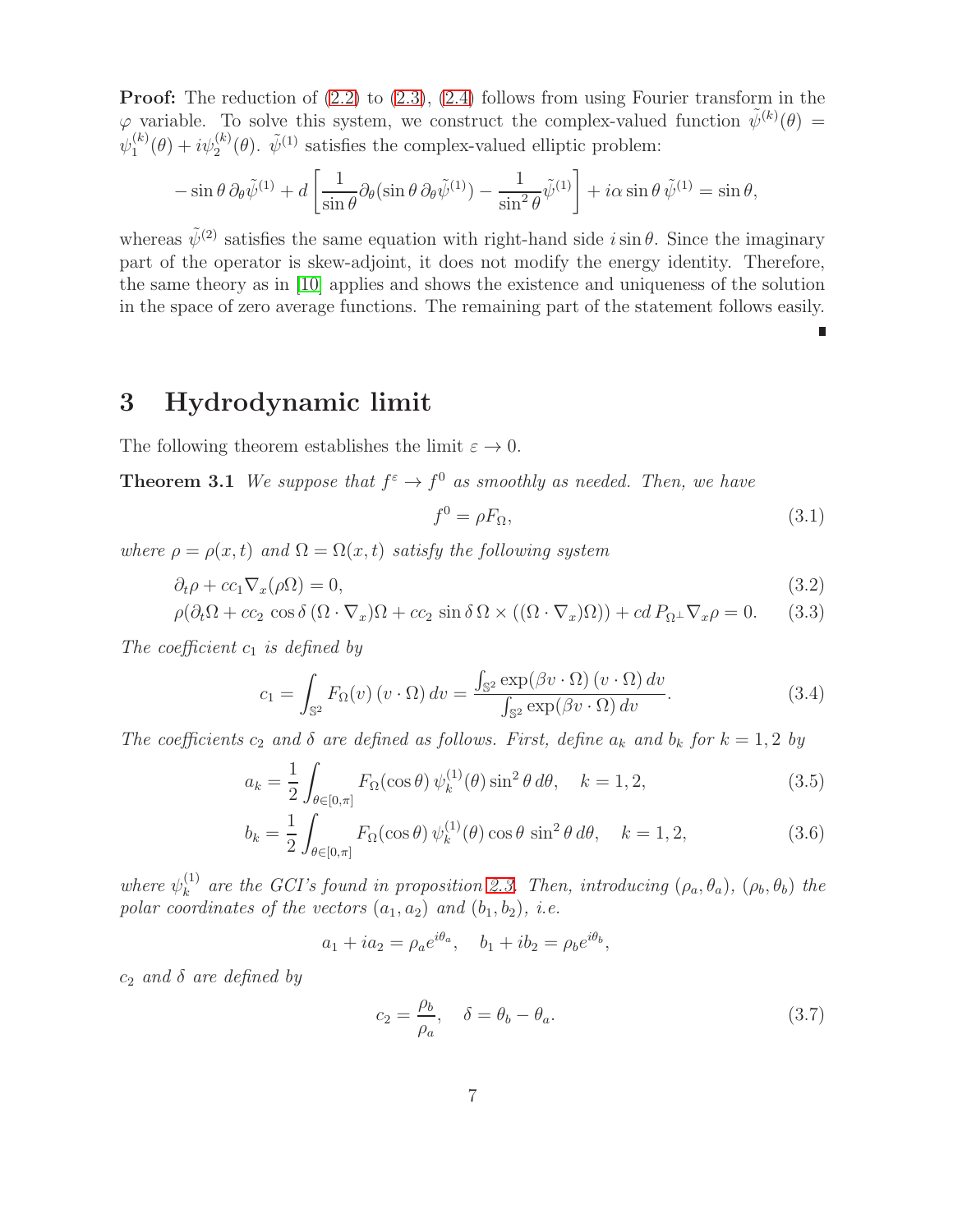**Remark 3.1** Model [\(3.2\)](#page-6-1), [\(3.3\)](#page-6-1) will be referred to as the hydrodynamic model for selfalignment interactions with precession.

Remark 3.2 We note the following identities:

$$
(\Omega \cdot \nabla_x)\Omega = (\nabla_x \times \Omega) \times \Omega,
$$
  

$$
\Omega \times ((\nabla_x \times \Omega) \times \Omega) = P_{\Omega^{\perp}}(\nabla_x \times \Omega).
$$

Remark 3.3 The reason for keeping the dependence upon the speed c explicit is that we will later investigate the case  $c = 0$ .

**Proof.** Letting  $\varepsilon \to 0$  in [\(2.1\)](#page-3-1) and using proposition [2.1,](#page-3-2) we get that  $Q(f^{\varepsilon}) \to 0 = Q(f^0)$ , and that eq. [\(3.1\)](#page-6-2) is satisfied. Now, we look for the equations satisfied by  $(\rho, \Omega)$  and for this purpose, we use the GCI.

According to Proposition [2.3,](#page-5-1) 1 is a classical collision invariant. Therefore, multiplying  $(2.1)$  by 1 and letting  $\varepsilon \to 0$ , we get the mass conservation equation [\(3.2\)](#page-6-1).

Now, we successively multiply [\(2.1\)](#page-3-1) by the GCI's  $\psi^{(k)}$ ,  $k = 1, 2$  associated to the polar vector  $\Omega_{f^{\varepsilon}}$ . From the fact that  $\psi^{(k)} \in \mathcal{C}_{\Omega_{f^{\varepsilon}}},$  we get that

$$
\int_{\mathbb{S}^2} Q(f^{\varepsilon}) \psi^{(k)} dv = \int_{\mathbb{S}^2} \mathbb{Q}(f^{\varepsilon}, \Omega_{f^{\varepsilon}}) \psi^{(k)} dv = 0, \quad k = 1, 2,
$$

thanks to definition [2.2.](#page-4-0) We deduce that

$$
\int_{\mathbb{S}^2} T(f^\varepsilon) \psi^{(k)} \, dv = 0, \quad k = 1, 2,
$$

where  $Tf = \partial_t f + cv \cdot \nabla_x f$  is the transport operator. Letting  $\varepsilon \to 0$ , we deduce that

<span id="page-7-0"></span>
$$
\mathcal{T}^{(k)} := \int_{\mathbb{S}^2} T(\rho F_{\Omega}) \psi^{(k)} \, dv = 0, \quad k = 1, 2. \tag{3.8}
$$

We note that

<span id="page-7-1"></span>
$$
\psi^{(1)} = \psi_1(\theta) \cos \varphi + \psi_2(\theta) \sin \varphi, \tag{3.9}
$$

$$
\psi^{(2)} = -\psi_2(\theta)\cos\varphi + \psi_1(\theta)\sin\varphi,\tag{3.10}
$$

where we define  $\psi_1 = \psi_1^{(1)}$  and  $\psi_2 = \psi_2^{(1)}$  $2^{(1)}$  for simplicity.

A simple computation [\[10\]](#page-16-0) shows that

$$
T(\rho F_{\Omega}) = F_{\Omega} \left\{ \partial_t \rho + c(v \cdot \nabla_x) \rho + \beta \rho (v \cdot (\partial_t + cv \cdot \nabla_x) \Omega) \right\}.
$$

We decompose

$$
v = v_{\perp} + v_{\parallel}, \quad v_{\perp} = P_{\Omega^{\perp}} v, \quad v_{\parallel} = (v \cdot \Omega) \Omega.
$$

In spherical coordinate system, we have

$$
v_{\perp} = (\sin \theta \cos \varphi, \sin \theta \sin \varphi, 0)^T, \quad v_{\parallel} = (0, 0, \cos \theta).
$$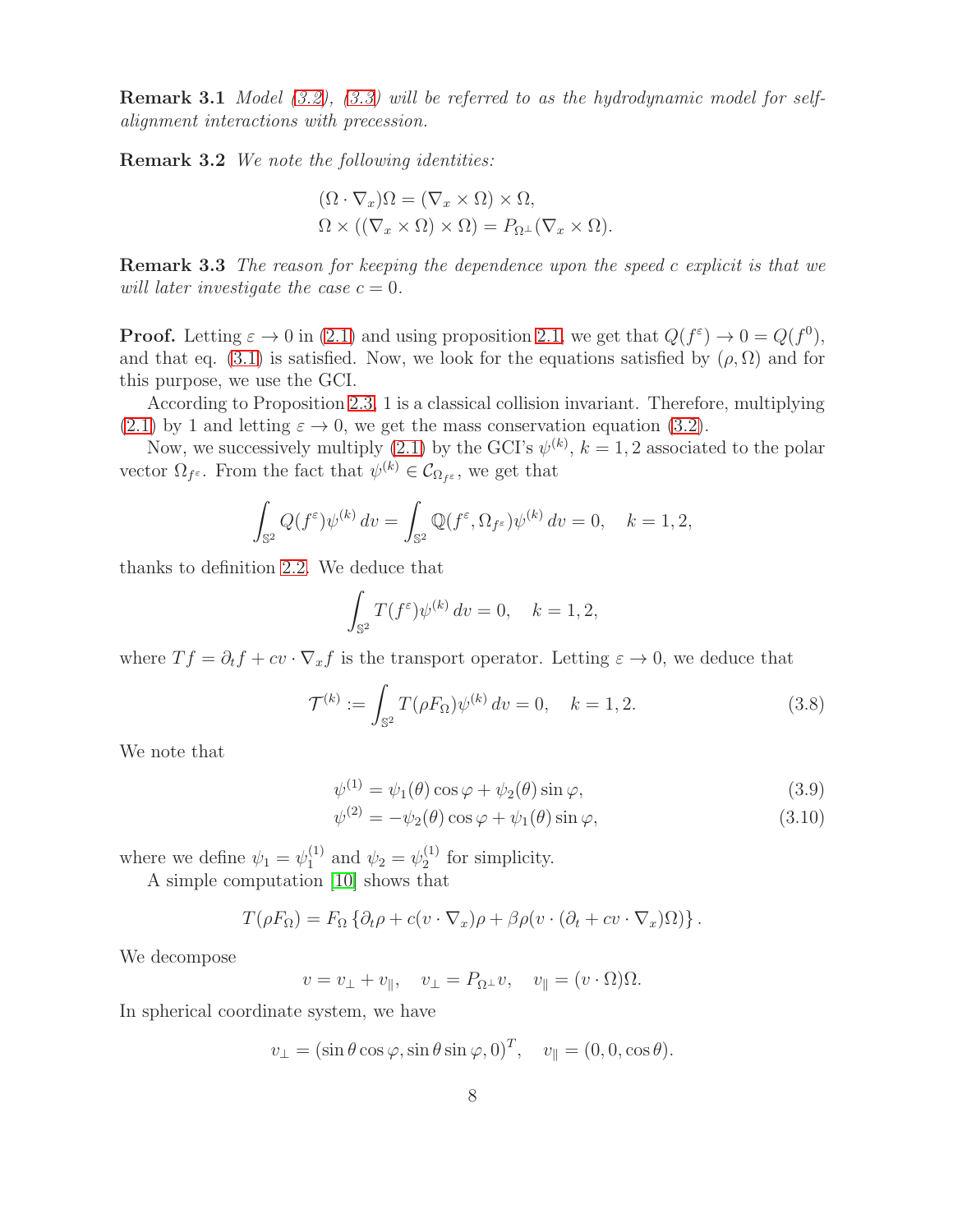Therefore,  $v_{\perp}$  is an odd degree trigonometric polynomial of  $\varphi$ , while  $v_{\parallel}$  is an even degree such polynomial. We decompose  $T(\rho F_{\Omega})$  into even and odd degree trigonometric polynomials in  $\varphi$  using the above defined decomposition of v. We get:

<span id="page-8-0"></span>
$$
T(\rho F_{\Omega}) = T_e + T_o,
$$
  
\n
$$
T_o = F_{\Omega} \{cv_{\perp} \cdot \nabla_x \rho + \beta \rho v_{\perp} \cdot (\partial_t + c(v \cdot \Omega) \Omega \cdot \nabla_x) \Omega \},
$$
\n(3.11)

where we have used that  $v_{\parallel} \cdot ((v_{\perp} \cdot \nabla_x) \Omega) = 0$  because  $|\Omega| = 1$ . We can write

$$
T_o = F_{\Omega} v_{\perp} \cdot D(v \cdot \Omega) = F_{\Omega} \sin \theta (\cos \varphi D_1(\cos \theta) + \sin \varphi D_2(\cos \theta)),
$$

with

<span id="page-8-1"></span>
$$
D(v \cdot \Omega) = c \nabla_x \rho + \beta \rho (\partial_t + c(v \cdot \Omega) \Omega \cdot \nabla_x) \Omega, \tag{3.12}
$$

and  $D = (D_1, D_2, D_3)$  are the coordinates of D in the cartesian coordinate basis associated to the definitions of the angles  $(\theta, \varphi)$ .

Now, inserting [\(3.11\)](#page-8-0), [\(3.12\)](#page-8-1) into [\(3.8\)](#page-7-0), and noting that the odd degree polynomial in  $\varphi$  vanish away upon integration with respect to  $\varphi \in [0, 2\pi]$ , we get,

$$
\mathcal{T}^{(1)} = \int_{\theta \in [0,\pi], \varphi \in [0,2\pi]} F_{\Omega}(\cos \theta) (\cos \varphi D_1(\cos \theta) + \sin \varphi D_2(\cos \theta))
$$

$$
(\psi_1(\theta) \cos \varphi + \psi_2(\theta) \sin \varphi) \sin^2 \theta d\theta d\varphi,
$$

$$
\mathcal{T}^{(2)} = \int_{\theta \in [0,\pi], \varphi \in [0,2\pi]} F_{\Omega}(\cos \theta) (\cos \varphi D_1(\cos \theta) + \sin \varphi D_2(\cos \theta))
$$

$$
(-\psi_2(\theta) \cos \varphi + \psi_1(\theta) \sin \varphi) \sin^2 \theta d\theta d\varphi.
$$

Performing the  $\varphi$  integration leads to:

<span id="page-8-2"></span>
$$
\mathcal{T}^{(1)} = \frac{1}{2} \int_{\theta \in [0,\pi]} F_{\Omega}(\cos \theta) \left( D_1(\cos \theta) \psi_1(\theta) + D_2(\cos \theta) \psi_2(\theta) \right) \sin^2 \theta \, d\theta, \tag{3.13}
$$

$$
\mathcal{T}^{(2)} = \frac{1}{2} \int_{\theta \in [0,\pi]} F_{\Omega}(\cos \theta) \left( -D_1(\cos \theta) \psi_2(\theta) + D_2(\cos \theta) \psi_1(\theta) \right) \sin^2 \theta \, d\theta. \tag{3.14}
$$

Now, introducing the matrices

$$
[a] = \left(\begin{array}{cc} a_1 & a_2 \\ -a_2 & a_1 \end{array}\right), \quad [b] = \left(\begin{array}{cc} b_1 & b_2 \\ -b_2 & b_1 \end{array}\right),
$$

and

$$
[A] = \begin{pmatrix} a_1 & a_2 & 0 \\ -a_2 & a_1 & 0 \\ 0 & 0 & 0 \end{pmatrix}, \quad [B] = \begin{pmatrix} b_1 & b_2 & 0 \\ -b_2 & b_1 & 0 \\ 0 & 0 & 0 \end{pmatrix},
$$

with  $a_k$  and  $b_k$  ( $k = 1, 2$ ) defined at [\(3.5\)](#page-6-3), [\(3.6\)](#page-6-3) and inserting [\(3.12\)](#page-8-1) into [\(3.13\)](#page-8-2), [\(3.14\)](#page-8-2) leads to

<span id="page-8-3"></span>
$$
\begin{pmatrix}\n\mathcal{T}^{(1)} \\
\mathcal{T}^{(2)} \\
0\n\end{pmatrix} = [A]P_{\Omega^{\perp}}(c\nabla_x \rho + \beta \rho \partial_t \Omega) + \beta \rho c[B]P_{\Omega^{\perp}}((\Omega \cdot \nabla_x)\Omega) = 0.
$$
\n(3.15)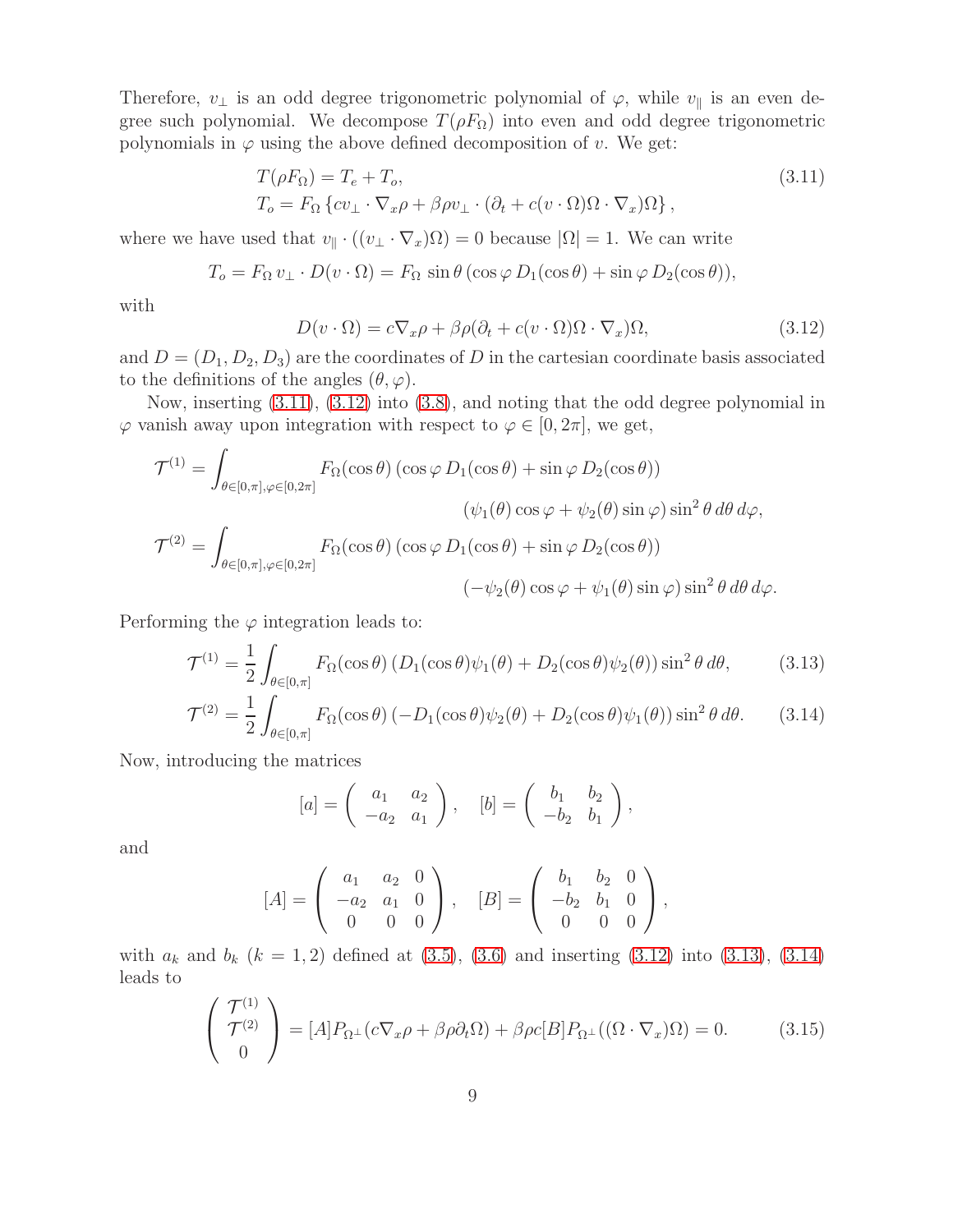The matrix [a] being a similitude matrix, it is invertible and we can introduce the matrix

$$
[c_2] = [a]^{-1} [b] = \begin{pmatrix} c_{21} & c_{22} \\ -c_{22} & c_{21} \end{pmatrix},
$$

and,

$$
[C_2] = \left(\begin{array}{ccc} c_{21} & c_{22} & 0 \\ -c_{22} & c_{21} & 0 \\ 0 & 0 & 0 \end{array}\right).
$$

Multiplying the first two lines of the vector equation [\(3.15\)](#page-8-3) by  $d[a]^{-1}$ , we get:

<span id="page-9-1"></span>
$$
\rho(\partial_t \Omega + c[C_2](\Omega \cdot \nabla_x)\Omega) + cdP_{\Omega^\perp} \nabla_x \rho = 0.
$$
\n(3.16)

This is the momentum equation.

The equation can be transformed using the fact that  $[b]$  and consequently  $[c_2]$  are similitude matrices. Therefore, we can write

<span id="page-9-2"></span>
$$
[c_2] = c_2 R_\delta,\tag{3.17}
$$

where  $c_2$  and  $\delta$  are given by [\(3.7\)](#page-6-4) and

$$
R_{\delta} = \begin{pmatrix} \cos \delta & \sin \delta \\ -\sin \delta & \cos \delta \end{pmatrix},
$$

is the rotation matrix of angle  $\delta$ . Then, [\(3.16\)](#page-9-1) can be equivalently written according to [\(3.3\)](#page-6-1), which ends the proof.

## <span id="page-9-0"></span>4 Hyperbolicity of the hydrodynamic model

In this section, we investigate the hyperbolicity of the hydrodynamic model for selfalignment interactions with precession. For this purpose, we use the spherical coordinates associated to a fixed cartesian basis. In this basis, denoting by  $\theta \in [0, \pi]$  the latitude and  $\varphi \in [0, 2\pi]$  the longitude, we have

 $\Omega = (\sin \theta \cos \varphi, \sin \theta \sin \varphi, \cos \theta)^T,$ 

and we let  $\Omega_{\theta}$  and  $\Omega_{\varphi}$  be the derivatives of  $\Omega$  with respect to  $\theta$  and  $\varphi$ . We note that

$$
|\Omega_{\theta}| = 1, \quad |\Omega_{\varphi}| = \sin \theta.
$$

We will use the formulas

$$
\nabla_x \cdot \Omega = \Omega_\theta \cdot \nabla_x \theta + \Omega_\varphi \cdot \nabla_x \varphi,
$$
  
\n
$$
P_{\Omega^\perp} a = (\Omega_\theta \cdot a) \Omega_\theta + \frac{(\Omega_\varphi \cdot a)}{\sin^2 \theta} \Omega_\varphi,
$$
  
\n
$$
(\Omega \cdot \nabla_x) \Omega = ((\Omega \cdot \nabla_x) \theta) \Omega_\theta + ((\Omega \cdot \nabla_x) \varphi) \Omega_\varphi,
$$
  
\n
$$
\Omega \times (\Omega \cdot \nabla_x) \Omega = \frac{((\Omega \cdot \nabla_x) \theta)}{\sin \theta} \Omega_\varphi - \sin \theta ((\Omega \cdot \nabla_x) \varphi) \Omega_\theta,
$$
  
\n
$$
\Omega_t = \Omega_\theta \theta_t + \Omega_\varphi \varphi_t,
$$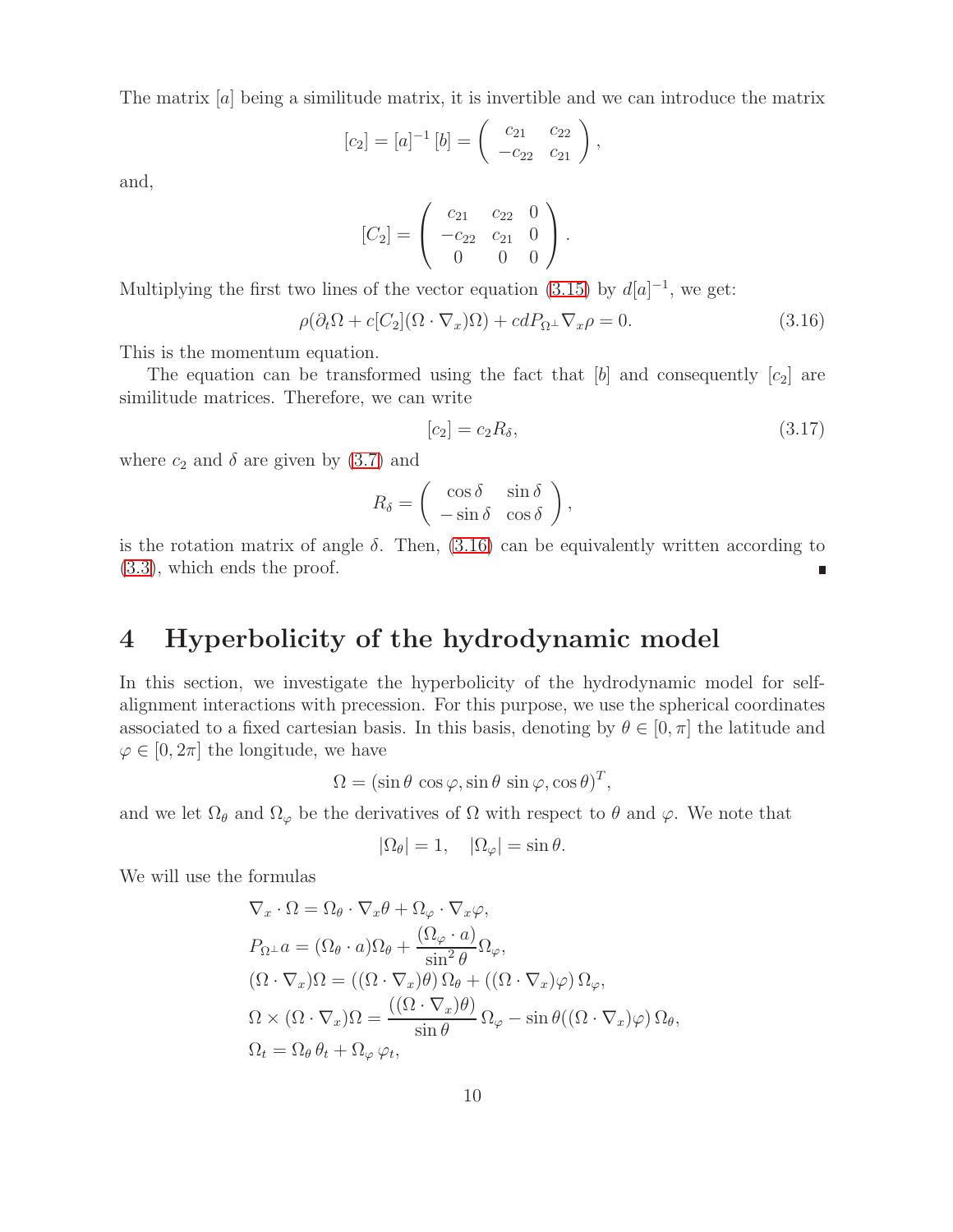where *a* is an arbitrary vector.

As in [\[10\]](#page-16-0), we use the time rescaling  $t' = cc_1t$  and introduce

$$
a = \frac{c_2}{c_1}
$$
,  $\lambda^2 = \frac{d}{c_1}$ ,  $\hat{\rho} = \lambda \ln \rho$ .

With this change of variables and unknowns, system  $(3.2)$ ,  $(3.3)$  is written (dropping the primes on  $t$ :

$$
\hat{\rho}_t + \Omega \cdot \nabla_x \hat{\rho} + \lambda \nabla_x \cdot \Omega = 0,\n\Omega_t + a \left( \cos \delta \left( \Omega \cdot \nabla_x \right) \Omega + \sin \delta \Omega \times \left( (\Omega \cdot \nabla_x) \Omega \right) \right) + \lambda P_{\Omega^\perp} \nabla_x \hat{\rho} = 0,
$$

or,

$$
\hat{\rho}_t + \Omega \cdot \nabla_x \hat{\rho} + \lambda (\Omega_\theta \cdot \nabla_x \theta + \Omega_\varphi \cdot \nabla_x \varphi) = 0, \tag{4.1}
$$

$$
\theta_t + a\left(\cos\delta\left(\Omega \cdot \nabla_x\right)\theta - \sin\delta\sin\theta\left(\Omega \cdot \nabla_x\right)\varphi\right) + \lambda\,\Omega_\theta \cdot \nabla_x\hat{\rho} = 0,\tag{4.2}
$$

$$
\varphi_t + a \left( \cos \delta \left( \Omega \cdot \nabla_x \right) \varphi + \frac{\sin \delta}{\sin \theta} \left( \Omega \cdot \nabla_x \right) \theta \right) + \lambda \frac{\Omega_\varphi \cdot \nabla_x \hat{\rho}}{\sin^2 \theta} = 0. \tag{4.3}
$$

In passing, we note a mistake in formula (4.70) of [\[10\]](#page-16-0) where the last term should be divided by  $\sin^2 \theta$ . This mistake does not affect the eigenvalues of the system which are correct.

Introducing

$$
U = \left(\begin{array}{c} \hat{\rho} \\ \theta \\ \varphi \end{array}\right),
$$

this system is written

$$
U_t + A(U)U_x + B(U)U_y + C(U)U_z = 0,
$$

in cartesian coordinates  $x = (x, y, z)$ . Assuming translation invariance along the z direction, the system is reduced to

$$
U_t + C(U)U_z = 0,
$$

with

$$
C(U) = \begin{pmatrix} \cos \theta & -\lambda \sin \theta & 0 \\ -\lambda \sin \theta & a \cos \delta \cos \theta & -a \sin \delta \sin \theta \cos \theta \\ 0 & \frac{a \sin \delta \cos \theta}{\sin \theta} & a \cos \delta \cos \theta \end{pmatrix}.
$$

The system is hyperbolic, if and only if the eigenvalues of  $C(U)$  are real for all values of U. The characteristic polynomial of  $C(U)$  is given by

$$
P(X) = X3 - (1 + 2a\cos\delta)\cos\theta X2 + (a (a + 2\cos\delta)\cos^{2}\theta - \lambda^{2}\sin^{2}\theta) X ++ a (\lambda^{2}\cos\delta\sin^{2}\theta - a\cos^{2}\theta)\cos\theta.
$$

We note that in the case  $\sin \delta = 0$ , we recover the results of [\[10\]](#page-16-0) where all eigenvalues are real. In the present  $\sin \delta \neq 0$  case, the roots of  $P(X)$  cannot be analytically computed. However, they are analytically computable in the two cases  $\theta = 0$  and  $\theta = \pi/2$ .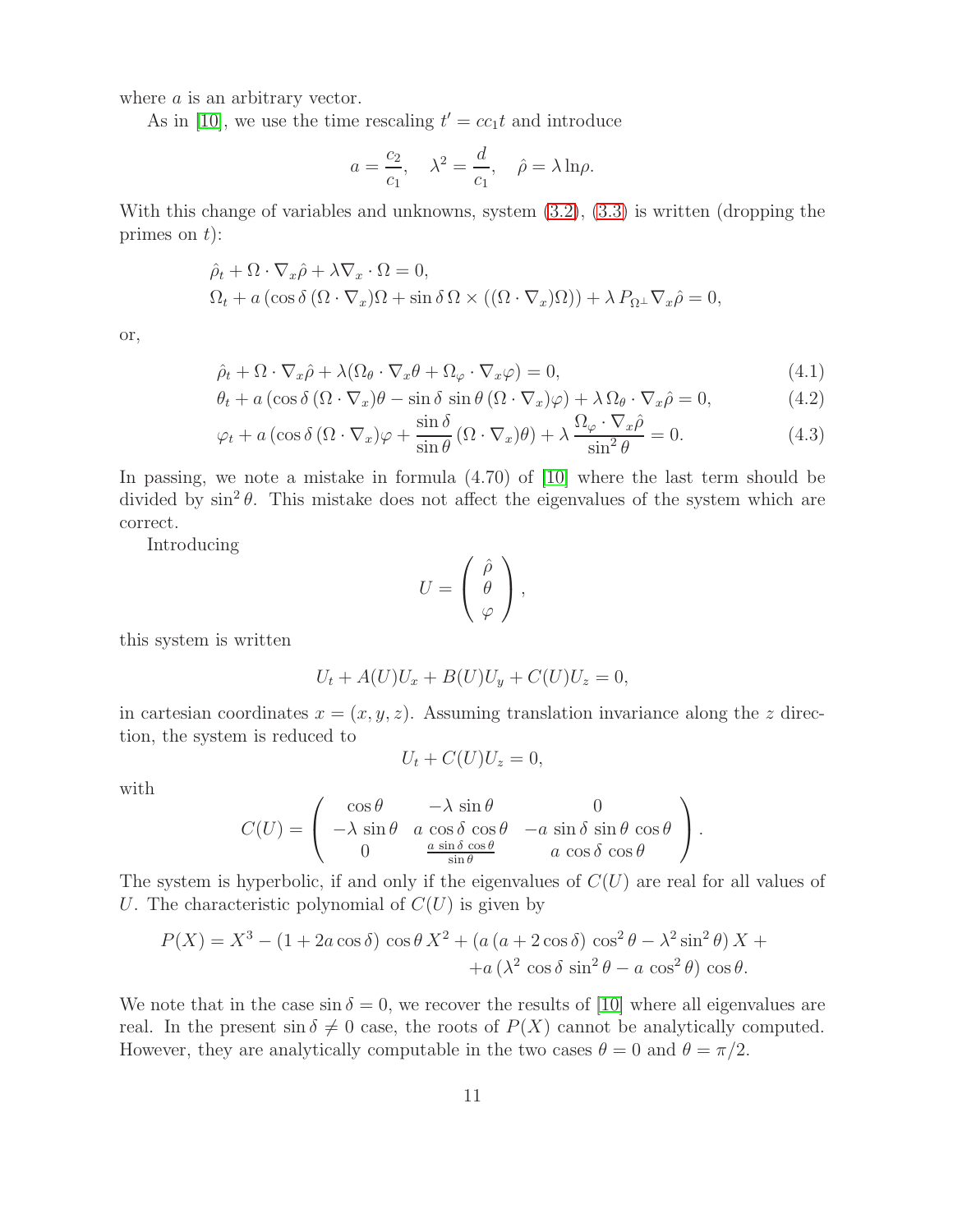**Case**  $\theta = \pi/2$ . Then,  $P(X) = X(X - \lambda)(X + \lambda)$  has real roots  $X = 0$  and  $X = \pm \lambda$ . These roots are the same as in the  $\delta = 0$  case [\[10\]](#page-16-0).

Case  $\theta = 0$ . Then,  $P(X) = (X - 1)((X - a \cos \delta)^2 + a^2 \sin^2 \delta)$  has one real root  $X = 1$ and two complex conjugate roots  $X = ae^{\pm i\delta}$ . Therefore, as soon as  $\sin \delta \neq 0$ , the system loses its hyperbolicity near  $\theta = 0$ .

Due to the loss of hyperbolicity of the hydrodynamic model, we look for diffusive corrections by introducing a nonlocal evaluation of the alignment direction. This task is performed in the next section.

### <span id="page-11-0"></span>5 Taking into account non-locality in the interaction

Now, we suppose that the  $\Omega_f$  vector is replaced by a non-local evaluation denoted by  $\tilde{\Omega}_f^{\eta}$ . So, we introduce the following kinetic model:

$$
f_t + cv \cdot \nabla_x f = \frac{1}{\varepsilon} \nabla_v \cdot \left[ -(P_{v^\perp} \tilde{\Omega}_f^{\eta}) f + d \nabla_v f + \alpha (\tilde{\Omega}_f^{\eta} \times v) f \right],\tag{5.1}
$$

where

$$
\begin{aligned}\n\tilde{\Omega}_f^\eta &= \frac{j_f^\eta + \eta^2 r_f^\eta}{|j_f^\eta + \eta^2 r_f^\eta|}, \\
j_f^\eta &= \int_{(x',v') \in \mathbb{R}^3 \times \mathbb{S}^2} K\left(\frac{|x'-x|}{\eta}\right) v' f(x',v',t) \, dv' \, dx', \\
r_f^\eta &= -\nabla_x \int_{(x',v') \in \mathbb{R}^3 \times \mathbb{S}^2} \Phi\left(\frac{|x'-x|}{\eta}\right) f(x',v',t) \, dv' \, dx',\n\end{aligned}
$$

is a force term. The first term (given by  $j_f^{\eta}$  $f_{f}^{\eta}$ ) expresses the alignment interaction (like in the Vicsek dynamics) while the second term (given by  $r_f^{\eta}$  $f_{f}^{\eta}$ ) expresses the repulsion interaction.

We denote:

$$
\int_{x' \in \mathbb{R}^n} K(|\xi|) d\xi = k_0,
$$
  

$$
\frac{1}{2n} \int_{x' \in \mathbb{R}^n} K(|\xi|) |\xi|^2 d\xi = k,
$$
  

$$
\int_{x' \in \mathbb{R}^n} \Phi(|\xi|) d\xi = \phi.
$$

We can always assume that  $k_0 = 1$ . Repulsive interaction here means that we assume  $\phi \geq 0$ . Defining  $u_f$  by

$$
\rho_f u_f = \int_{v' \in \mathbb{S}^2} f(v') v' dv',
$$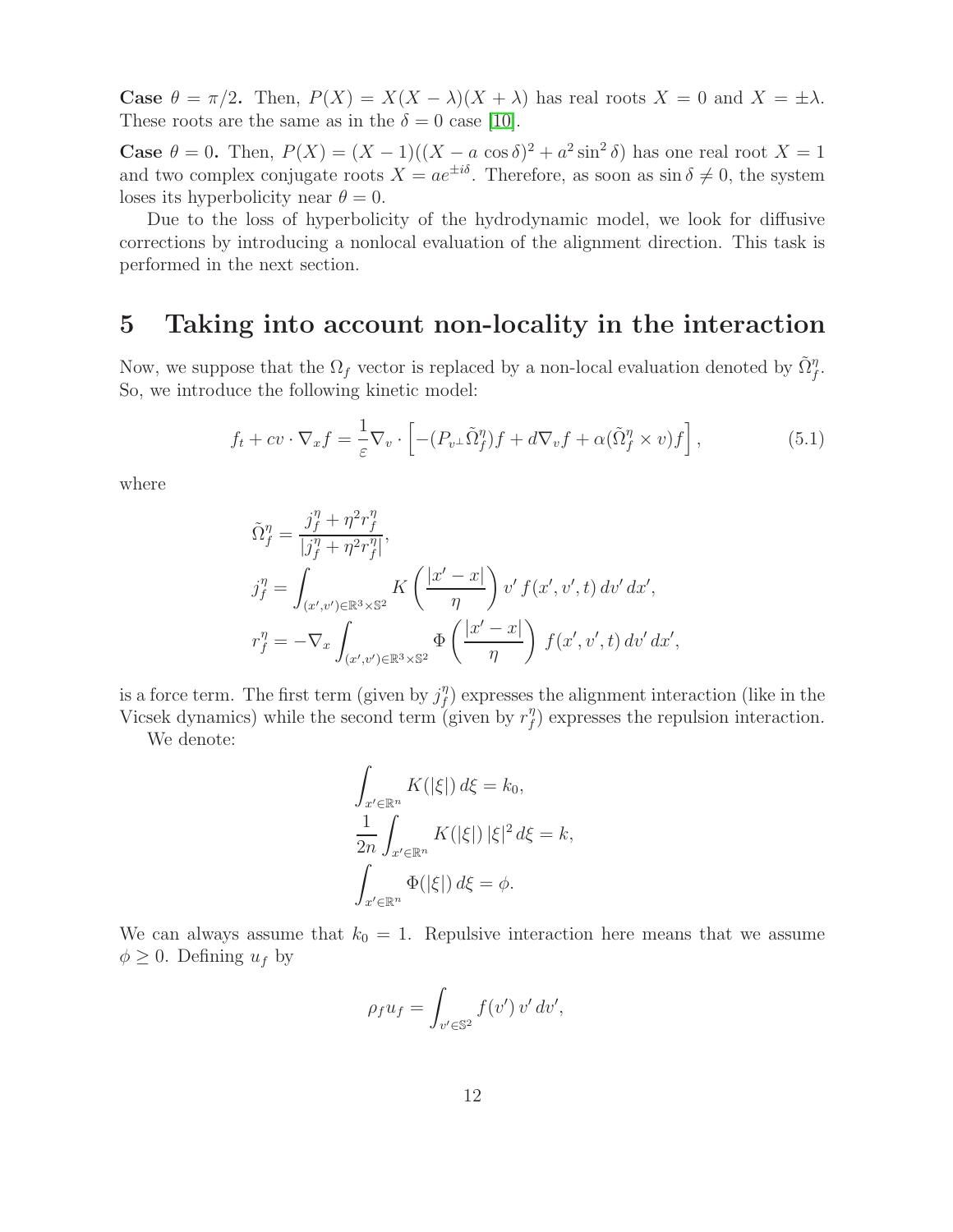we have the following Taylor expansion of  $v_f^{\eta}$  $^{\eta}$ :

$$
\Omega_f^{\eta} = \Omega_f + \eta^2 \frac{1}{\rho_f |u_f|} \ell_f + o(\eta^2), \quad \ell_f := P_{\Omega_f^{\perp}} (k \Delta(\rho_f u_f) - \phi \nabla_x \rho_f).
$$

Inserting this expression into the kinetic equation [\(2.1\)](#page-3-1), we get

$$
f_t + cv \cdot \nabla_x f = \frac{1}{\varepsilon} \nabla_v \cdot \left[ -(P_{v^\perp} \Omega_f) f + d \nabla_v f + \alpha (\Omega_f \times v) f \right] + \frac{\eta^2}{\varepsilon} \frac{1}{\rho_f |u_f|} \nabla_v \cdot \left[ -(P_{v^\perp} \ell_f) f + \alpha (\ell_f \times v) f \right] + o(\frac{\eta^2}{\varepsilon}).
$$

We now let  $\frac{\eta^2}{\varepsilon} = 1$  and we let  $\varepsilon \to 0$ . Dropping terms of order  $o(1)$  or smaller, this leads to the following problem:

$$
f_t^{\varepsilon} + cv \cdot \nabla_x f^{\varepsilon} = \frac{1}{\varepsilon} \nabla_v \cdot \left[ -(P_{v^{\perp}} \Omega_{f^{\varepsilon}}) f^{\varepsilon} + d \nabla_v f^{\varepsilon} + \alpha (\Omega_{f^{\varepsilon}} \times v) f^{\varepsilon} \right]
$$
  
+ 
$$
\frac{1}{\rho_{f^{\varepsilon}} |u_{f^{\varepsilon}}|} \nabla_v \cdot \left[ -(P_{v^{\perp}} \ell_{f^{\varepsilon}}) f^{\varepsilon} + \alpha (\ell_{f^{\varepsilon}} \times v) f^{\varepsilon} \right]
$$

$$
= \frac{1}{\varepsilon} Q(f^{\varepsilon}) - L(f^{\varepsilon}), \tag{5.2}
$$

with

$$
Lf = -\frac{1}{\rho_f|u_f|}\nabla_v \cdot \left[ -(P_{v^\perp}\ell_f)f + \alpha(\ell_f \times v)f \right].
$$

The following theorem establishes the formal  $\varepsilon \to 0$  limit.

**Theorem 5.1** We suppose that  $f^{\varepsilon} \to f^0$  as smoothly as needed. Then, we have

$$
f^0 = \rho F_{\Omega},\tag{5.3}
$$

where  $\rho = \rho(x, t)$  and  $\Omega = \Omega(x, t)$  satisfy the following system:

<span id="page-12-0"></span>
$$
\partial_t \rho + cc_1 \nabla_x (\rho \Omega) = 0,
$$
\n
$$
\rho \{\partial_t \Omega + cc_2 \cos \delta (\Omega \cdot \nabla_x) \Omega + cc_2 \sin \delta \Omega \times ((\Omega \cdot \nabla_x) \Omega) \} + cdP_{\Omega} \cdot \nabla_x \rho +
$$
\n
$$
+ \frac{1}{c_1} \{ -(2d + c_2 \cos \delta) P_{\Omega} \cdot (kc_1 \Delta(\rho \Omega) - \phi \nabla_x \rho) +
$$
\n
$$
+ (c_2 \sin \delta - \alpha) (\Omega \times (kc_1 \Delta(\rho \Omega) - \phi \nabla_x \rho)) \} = 0.
$$
\n(5.5)

and the coefficients  $c_1$ ,  $c_2$  and  $\delta$  are the same as in Theroem [3.1.](#page-6-4) We restrict ourselves to the case  $2d + c_2 \cos \delta \geq 0$  which is the condition for the system to be stable.

**Remark 5.1** A special case is  $c = 0$ ,  $\rho = 1$ ,  $\phi = 0$ . This leads to

$$
\partial_t \Omega + k(2d + c_2 \cos \delta) \Omega \times (\Omega \times \Delta \Omega) + k(c_2 \sin \delta - \alpha)(\Omega \times \Delta \Omega) = 0,
$$

which is the classical Landau-Lifschitz-Gilbert equation, provided that  $2d + c_2 \cos \delta \geq 0$ .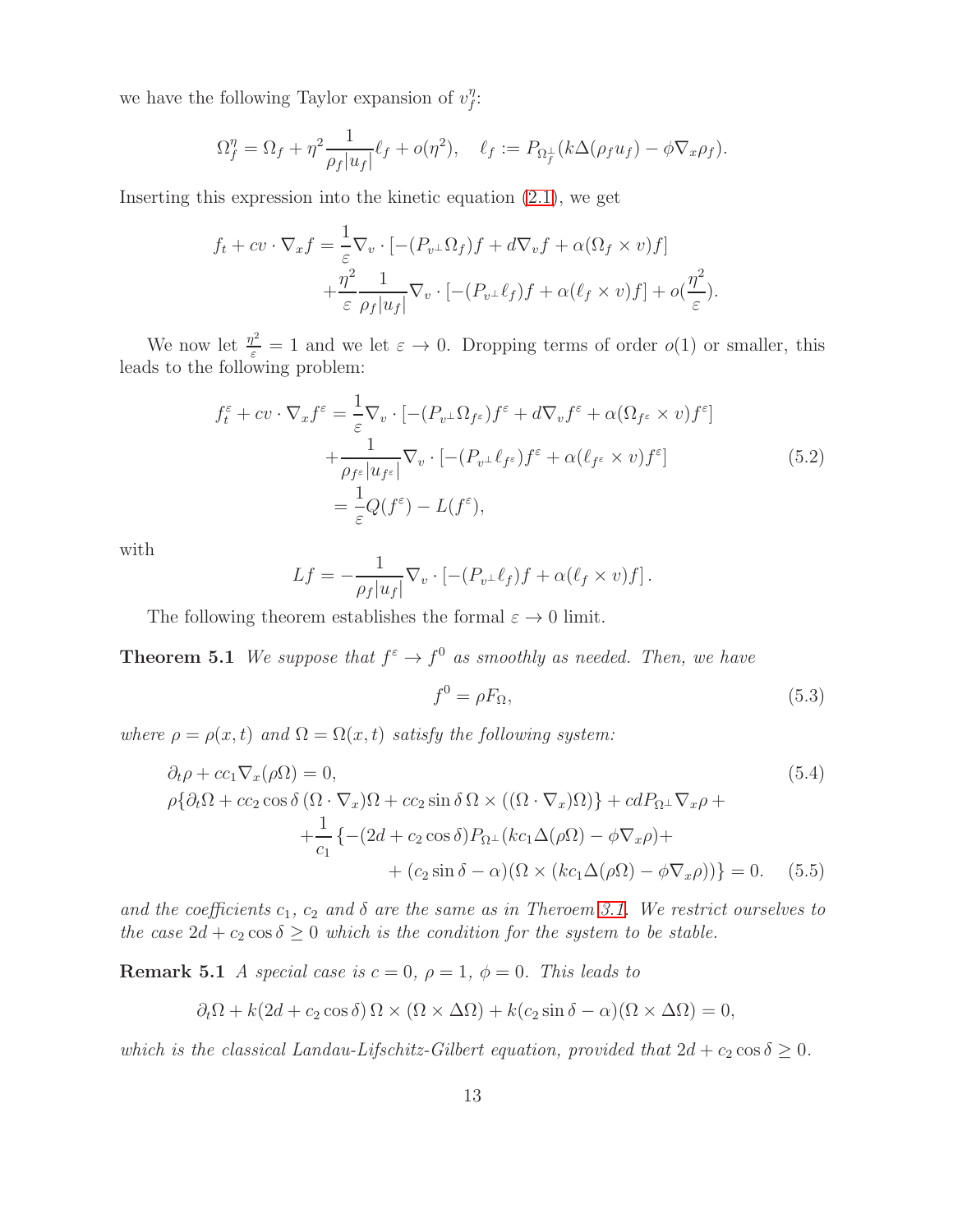**Proof.** Since Lf is a divergence in velocity space, the mass conservation equation is unaffected by this additional term compared to section [3.](#page-6-0) The additional contribution of  $Lf$  to the momentum equation is a term of the form:

$$
\mathcal{L}^{(k)} := \int_{\mathbb{S}^2} L(\rho F_{\Omega}) \psi^{(k)} \, dv, \quad k = 1, 2, \tag{5.6}
$$

at the left hand side of [\(3.15\)](#page-8-3). We have

$$
L(\rho F_{\Omega}) = -\frac{1}{c_1} \nabla_v \cdot \left[ -(P_{v^{\perp}} \ell) F_{\Omega} + \alpha (\ell \times v) F_{\Omega} \right],
$$

where

$$
\ell := \ell_{\rho F_{\Omega}} := P_{\Omega^{\perp}}(kc_1 \Delta(\rho \Omega) - \phi \nabla_x \rho).
$$

Therefore, using Green's formula, we get:

$$
\mathcal{L}^{(k)} = \frac{1}{c_1} \int_{\mathbb{S}^2} \left[ -(P_{v^{\perp}} \ell) + \alpha(\ell \times v) \right] \cdot \nabla_v \psi^{(k)} F_{\Omega} dv
$$
  
\n
$$
= \frac{1}{c_1} \int_{\mathbb{S}^2} \left[ -\ell + \alpha(\ell \times v) \right] \cdot \nabla_v \psi^{(k)} F_{\Omega} dv = 0
$$
  
\n
$$
= \frac{1}{c_1} \left( \int_{\mathbb{S}^2} \left[ -\nabla_v \psi^{(k)} + \alpha(v \times \nabla_v \psi^{(k)}) \right] F_{\Omega} dv \right) \cdot \ell.
$$

Now, we use the formulas:

$$
\int_{\mathbb{S}^2} \nabla_v g \, dv = 2 \int_{\mathbb{S}^2} v g \, dv,
$$
  

$$
\int_{\mathbb{S}^2} (\nabla_v g) h \, dv = 2 \int_{\mathbb{S}^2} vgh \, dv - \int_{\mathbb{S}^2} (\nabla_v h) g \, dv,
$$
  

$$
\int_{\mathbb{S}^2} (v \times \nabla_v g) h \, dv = - \int_{\mathbb{S}^2} (v \times \nabla_v h) g \, dv,
$$

for any pair of scalar functions  $g, h$  on  $\mathbb{S}^2$ . We get:

$$
\mathcal{L}^{(k)} = \frac{1}{c_1} \left( \int_{\mathbb{S}^2} \left[ -2v F_{\Omega} + \nabla_v F_{\Omega} - \alpha (v \times \nabla_v F_{\Omega}) \right] \psi^{(k)} dv \right) \cdot \ell.
$$

Now, we note that  $\nabla_v F_{\Omega} = \beta(P_v \Delta) F_{\Omega}$ , which leads to

$$
\mathcal{L}^{(k)} = \frac{1}{c_1} \left( \int_{\mathbb{S}^2} \left[ -2v + \beta (P_{v^{\perp}} \Omega) - \alpha \beta (v \times \Omega) \right] \psi^{(k)} F_{\Omega} dv \right) \cdot \ell,
$$

(we used that  $v \times \Omega = v \times (P_{v^{\perp}}\Omega)$ ). We use the decomposition  $v = v_{\perp} + v_{\parallel}$ . Since  $\ell \perp \Omega$ and  $P_{\Omega^{\perp}}P_{v^{\perp}}\Omega = -(v \cdot \Omega)v_{\perp}$ , we can write:

$$
\mathcal{L}^{(k)} = \frac{1}{c_1} \left( \int_{\mathbb{S}^2} \left[ -(2 + \beta(v \cdot \Omega)) v_\perp - \alpha \beta(v_\perp \times \Omega) \right] \psi^{(k)} F_\Omega dv \right) \cdot \ell.
$$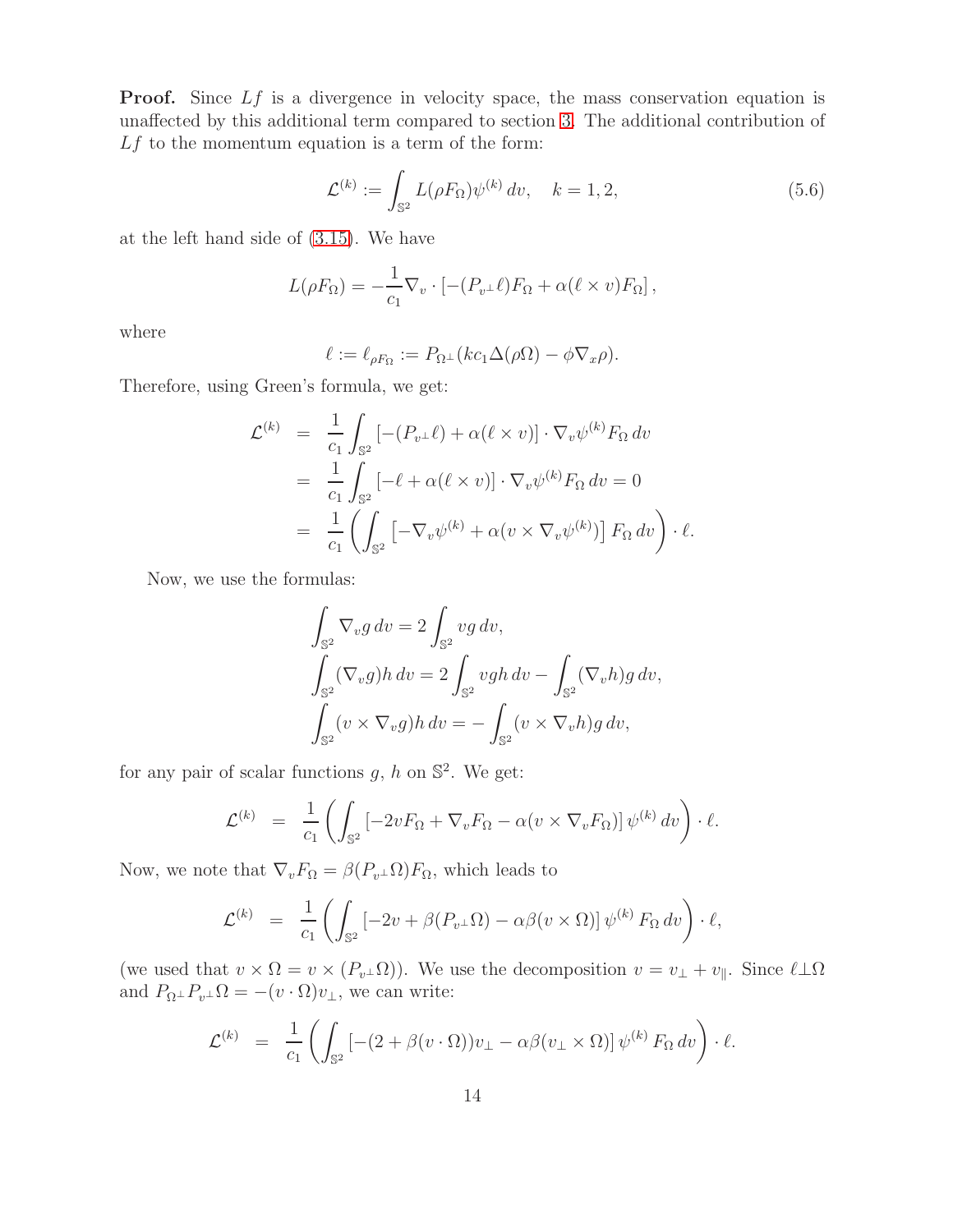Introducing the coordinates  $\ell = (\ell_1, \ell_2, 0)$  in the cartesian basis associated to  $\Omega$ , and decomposing  $v_\perp$  accordingly, we get:

$$
\mathcal{L}^{(k)} = \frac{1}{c_1} \int_{\mathbb{S}^2} \left[ -(2 + \beta \cos \theta)(\cos \varphi \ell_1 + \sin \varphi \ell_2) \right. \\
\left. - \alpha \beta(\sin \varphi \ell_1 - \cos \varphi \ell_2) \right] \psi^{(k)} F_{\Omega} \sin \theta \, dv
$$
\n
$$
= \frac{1}{c_1} \int_{\mathbb{S}^2} \left[ (- (2 + \beta \cos \theta) \ell_1 + \alpha \beta \ell_2) \cos \varphi + \right. \\
\left. + (- (2 + \beta \cos \theta) \ell_2 - \alpha \beta \ell_1) \sin \varphi \right] \psi^{(k)} F_{\Omega} \sin \theta \, dv.
$$

Finally, using  $(3.9)$ ,  $(3.10)$ , we get:

$$
\mathcal{L}^{(1)} = \frac{1}{c_1} \int_{\mathbb{S}^2} \left[ (- (2 + \beta \cos \theta) \ell_1 + \alpha \beta \ell_2) \cos \varphi + (- (2 + \beta \cos \theta) \ell_2 - \alpha \beta \ell_1) \sin \varphi \right] \n(\psi_1(\theta) \cos \varphi + \psi_2(\theta) \sin \varphi) F_{\Omega} \sin \theta dv, \n\mathcal{L}^{(2)} = \frac{1}{c_1} \int_{\mathbb{S}^2} \left[ (- (2 + \beta \cos \theta) \ell_1 + \alpha \beta \ell_2) \cos \varphi + (- (2 + \beta \cos \theta) \ell_2 - \alpha \beta \ell_1) \sin \varphi \right] \n(- \psi_2(\theta) \cos \varphi + \psi_1(\theta) \sin \varphi) F_{\Omega} \sin \theta dv,
$$

and performing the integration with respect to  $\varphi \in [0, 2\pi]$ , we are led to

$$
\mathcal{L}^{(1)} = \frac{1}{2c_1} \int_0^{\pi} \left[ (- (2 + \beta \cos \theta) \ell_1 + \alpha \beta \ell_2) \psi_1(\theta) + (- (2 + \beta \cos \theta) \ell_2 - \alpha \beta \ell_1) \psi_2(\theta) \right]
$$
  
\n
$$
F_{\Omega} \sin^2 \theta \, d\theta,
$$
  
\n
$$
\mathcal{L}^{(2)} = \frac{1}{2c_1} \int_0^{\pi} \left[ -(- (2 + \beta \cos \theta) \ell_1 + \alpha \beta \ell_2) \psi_2(\theta) + (- (2 + \beta \cos \theta) \ell_2 - \alpha \beta \ell_1) \psi_1(\theta) \right]
$$
  
\n
$$
F_{\Omega} \sin^2 \theta \, d\theta.
$$

In vector notations, this is written:

$$
\begin{pmatrix} \mathcal{L}^{(1)} \\ \mathcal{L}^{(2)} \\ 0 \end{pmatrix} = \frac{1}{c_1} \left\{ -(2[A] + \beta[B])\ell + \alpha\beta[A](\ell \times \Omega) \right\}.
$$

Finally, collecting all terms leads to the following equation:

$$
[A]P_{\Omega^{\perp}}(c\nabla_x \rho + \beta \rho \partial_t \Omega) + \beta \rho c[B]P_{\Omega^{\perp}}((\Omega \cdot \nabla_x)\Omega) +
$$
  

$$
+ \frac{1}{c_1} \{- (2[A] + \beta[B])\ell + \alpha \beta[A](\ell \times \Omega) \} = 0.
$$

Now, multiplying the first two lines of this vector equation by  $\beta[a]^{-1}$ , we get

$$
\rho(\partial_t \Omega + c[C_2](\Omega \cdot \nabla_x)\Omega) + cdP_{\Omega^{\perp}} \nabla_x \rho + \frac{1}{c_1} \left\{ -(2d\text{Id} + [C_2])\ell + \alpha(\ell \times \Omega) \right\} = 0,
$$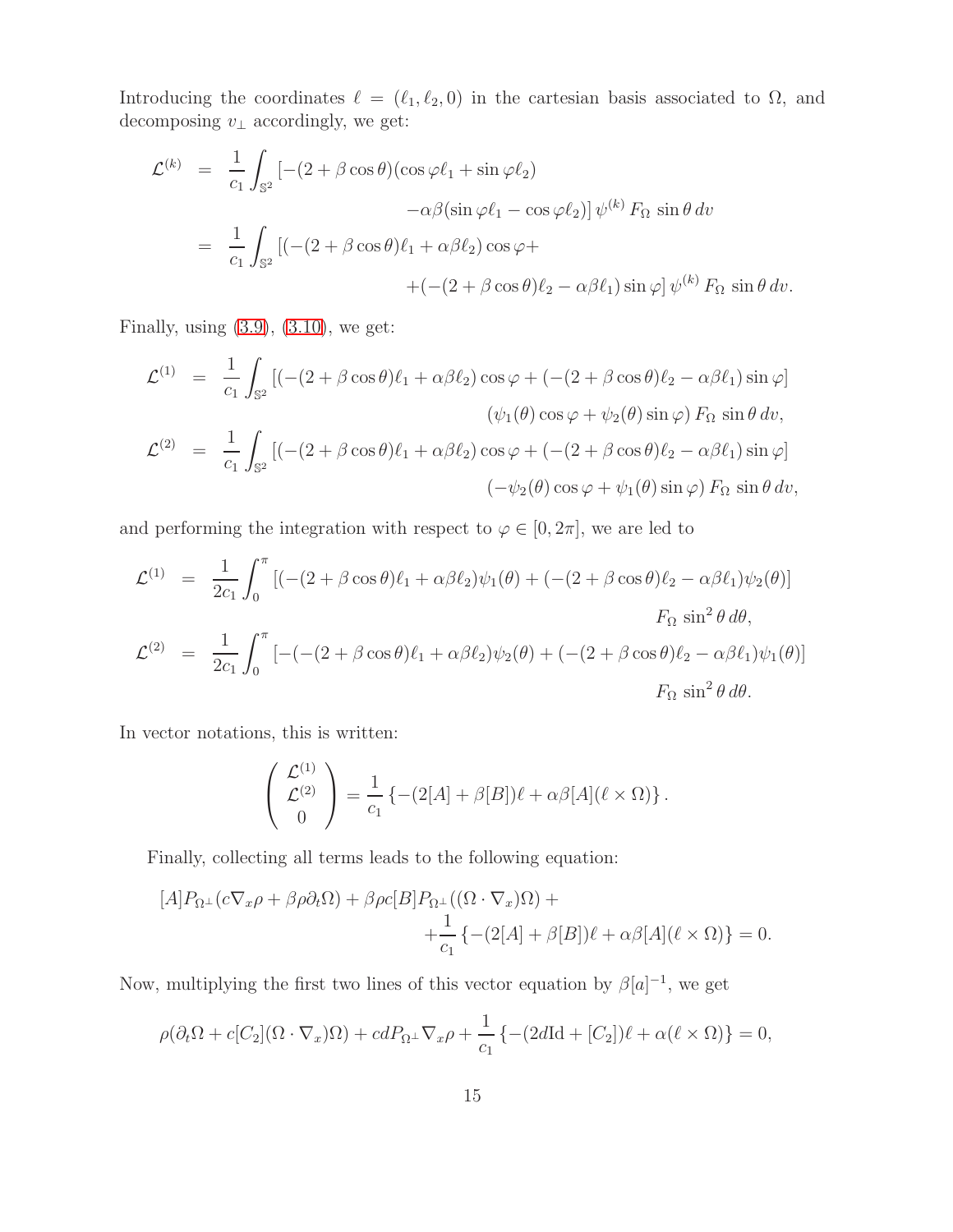or, expliciting the expression of  $\ell$ :

$$
\rho(\partial_t \Omega + c[C_2](\Omega \cdot \nabla_x)\Omega) + cdP_{\Omega^{\perp}} \nabla_x \rho + \frac{1}{c_1} \left\{ -(2d\text{Id} + [C_2])P_{\Omega^{\perp}}(kc_1\Delta(\rho\Omega) - \phi \nabla_x \rho) + \alpha((kc_1\Delta(\rho\Omega) - \phi \nabla_x \rho) \times \Omega) \right\} = 0,
$$

Using  $(3.17)$ , we can also write this equation in the form  $(5.5)$ , which ends the proof of the theorem.

## <span id="page-15-5"></span>6 Conclusion

In this paper, we have derived the hydrodynamic limit of a kinetic model of self-propelled particles with alignment interaction and with precession about the alignment direction. We have shown that the resulting system consists of a conservative equation for the local density and a non-conservative equation for the orientation. We have observed that this system may lose its hyperbolicity. Then, we have provided an extension of the model including diffusion terms under the assumption of weakly non-local interaction. In the particular case of zero self-propelling speed, we have noted that the resulting model is nothing but the classical Landau-Lifschitz-Gilbert equation. Therefore the present theory provides one of the very few (if not the only) kinetic justification of the phenomenological Landau-Lifschitz-Gilbert equation. Future works in this direction will include the sensitivity analysis of the hydrodynamic model in terms of the modeling parameters, the accounting for phase transitions, the influence of a vision angle, and the inclusion of the particle interactions with a surrounding fluid in the perspective of modeling active particles suspensions. Another research direction consists in investigating the mathematical structure of these models, prove well-posedness and investigate its qualitative properties.

## <span id="page-15-1"></span>References

- [1] M. Aldana, C. Huepe, Phase transitions in self-driven many-particle systems and related non-equilibrium models: a network approach, J. Stat. Phys., 112 (2003), pp. 135–153.
- <span id="page-15-2"></span>[2] I. Aoki, A simulation study on the schooling mechanism in fish, Bulletin of the Japan Society of Scientific Fisheries, 48 (1982), pp. 1081–1088.
- <span id="page-15-3"></span><span id="page-15-0"></span>[3] F. Bolley, J. A. Cañizo, J. A. Carrillo, *Mean-field limit for the stochastic Vicsek* model, arXiv preprint 1102.1325.
- <span id="page-15-4"></span>[4] F. Brown, Micromagnetics, Wiley, New York, 1963.
- [5] J. A. Carrillo, M. R. D'Orsogna, V. Panferov, Double milling in self-propelled swarms from kinetic theory, Kinetic and Related Models 2, (2009), pp. 363-378.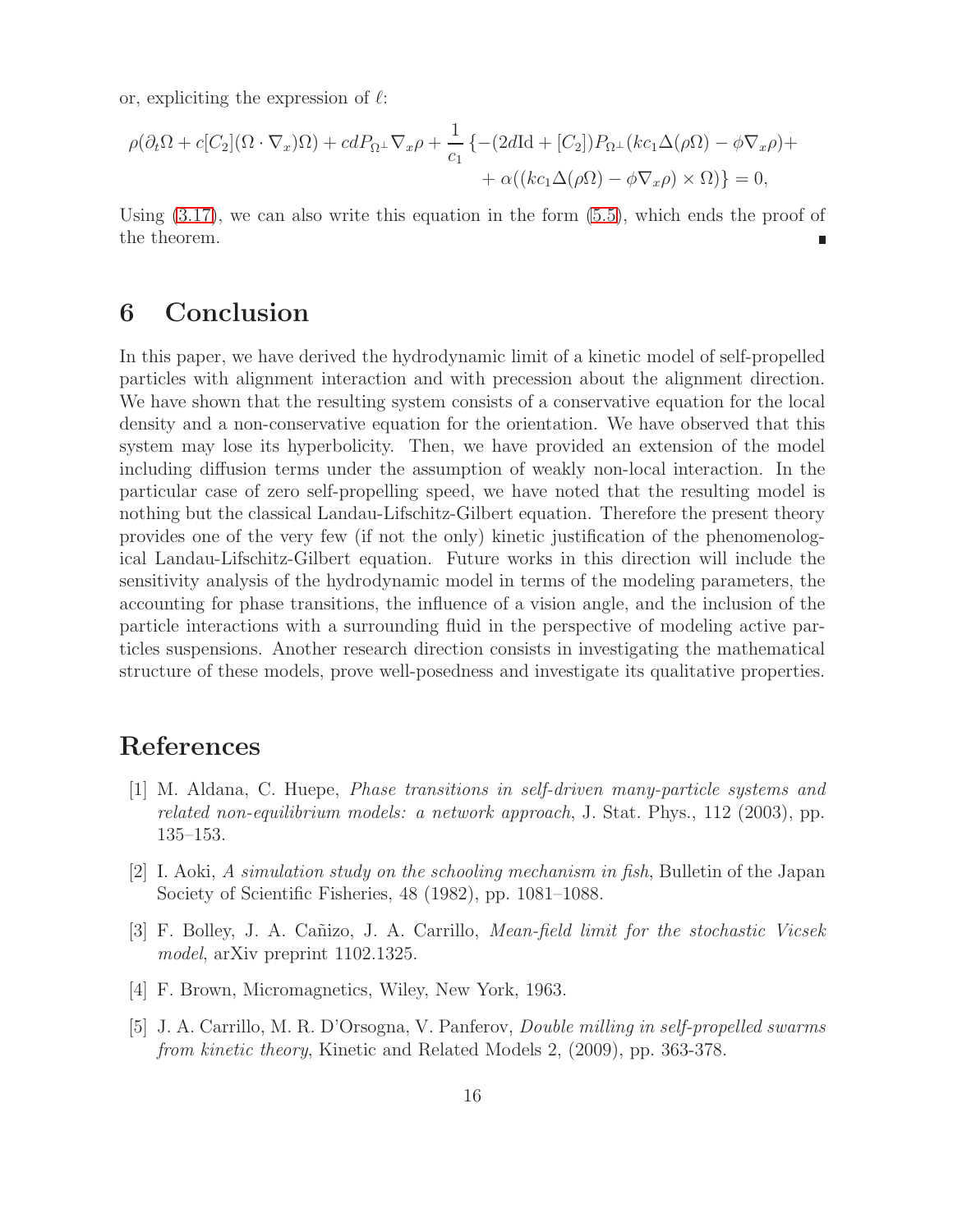- <span id="page-16-9"></span><span id="page-16-3"></span>[6] J. A. Carrillo, A. Klar, S. Martin, S. Tiwari, Self-propelled interacting particle systems with roosting force, Math. Models Methods Appl. Sci., 20 (2010), pp. 1533-1552.
- [7] Y-L. Chuang, M. R. D'Orsogna, D. Marthaler, A. L. Bertozzi, L. S. Chayes, State transitions and the continuum limit for a 2D interacting, self-propelled particle system, Physica D, 232 (2007), pp. 33–47.
- <span id="page-16-12"></span><span id="page-16-1"></span>[8] I. D. Couzin, J. Krause, R. James, G. D. Ruxton, N. R. Franks, Collective Memory and Spatial Sorting in Animal Groups, J. theor. Biol., 218 (2002), pp. 1–11.
- <span id="page-16-0"></span>[9] P. Degond, A. Frouvelle, J. G. Liu, Macroscopic limits and phase transition in a system of self-propelled particles, in preparation.
- <span id="page-16-7"></span>[10] P. Degond, S. Motsch, Continuum limit of self-driven particles with orientation interaction, Math. Models Methods Appl. Sci., 18, Suppl. (2008), pp. 1193–1215.
- [11] P. Degond, S. Motsch, A Macroscopic Model for a System of Swarming Agents Using Curvature Control, J. Stat. Phys., (2011), available online (DOI 10.1007/s10955-011- 0201-3).
- <span id="page-16-8"></span>[12] P. Degond, T. Yang, Diffusion in a continuum model of self-propelled particles with alignment interaction, Math. Models Methods Appl. Sci., 20, Suppl. (2010), pp. 1459–1490.
- <span id="page-16-13"></span><span id="page-16-4"></span>[13] M. Doi, S. F. Edwards, The theory of polymer dynamics, Clarendon Press, 1999.
- [14] M. R. D'Orsogna, Y. L. Chuang, A. L. Bertozzi, L. Chayes, Self-propelled particles with soft-core interactions: patterns, stability and collapse, Phys. Rev. Lett., 96 (2006), p. 104302.
- <span id="page-16-11"></span><span id="page-16-10"></span>[15] A. Frouvelle A continuous model for alignment of self-propelled particles with anisotropy and density-dependent parameters, preprin arXiv 0912.0594.
- <span id="page-16-2"></span>[16] A. Frouvelle, J. G. Liu, Dynamics, in a kinetic model of oriented particles with phase transition, preprin arXiv 1101.2380.
- [17] G. Grégoire, H. Chaté, *Onset of collective and cohesive motion*, Phys. Rev. Lett.,  $92$ (2004) 025702.
- <span id="page-16-6"></span>[18] V. L. Kulinskii, V. I. Ratushnaya, A. V. Zvelindovsky, D. Bedeaux, Hydrodynamic model for a system of self-propelling particles with conservative kinematic constraints, Europhys. Lett., 71 (2005), pp. 207–213.
- <span id="page-16-14"></span>[19] W. Maier, A. Saupe, Eine einfache molekulare Theorie des nematischen kristallinflüssigen Zustandes, Z. Naturforsch., 13 $(1958)$  pp. 564–566.
- <span id="page-16-5"></span>[20] A. Mogilner, L. Edelstein-Keshet, A non-local model for a swarm, J. Math. Biol., 38 (1999), pp. 534–570.